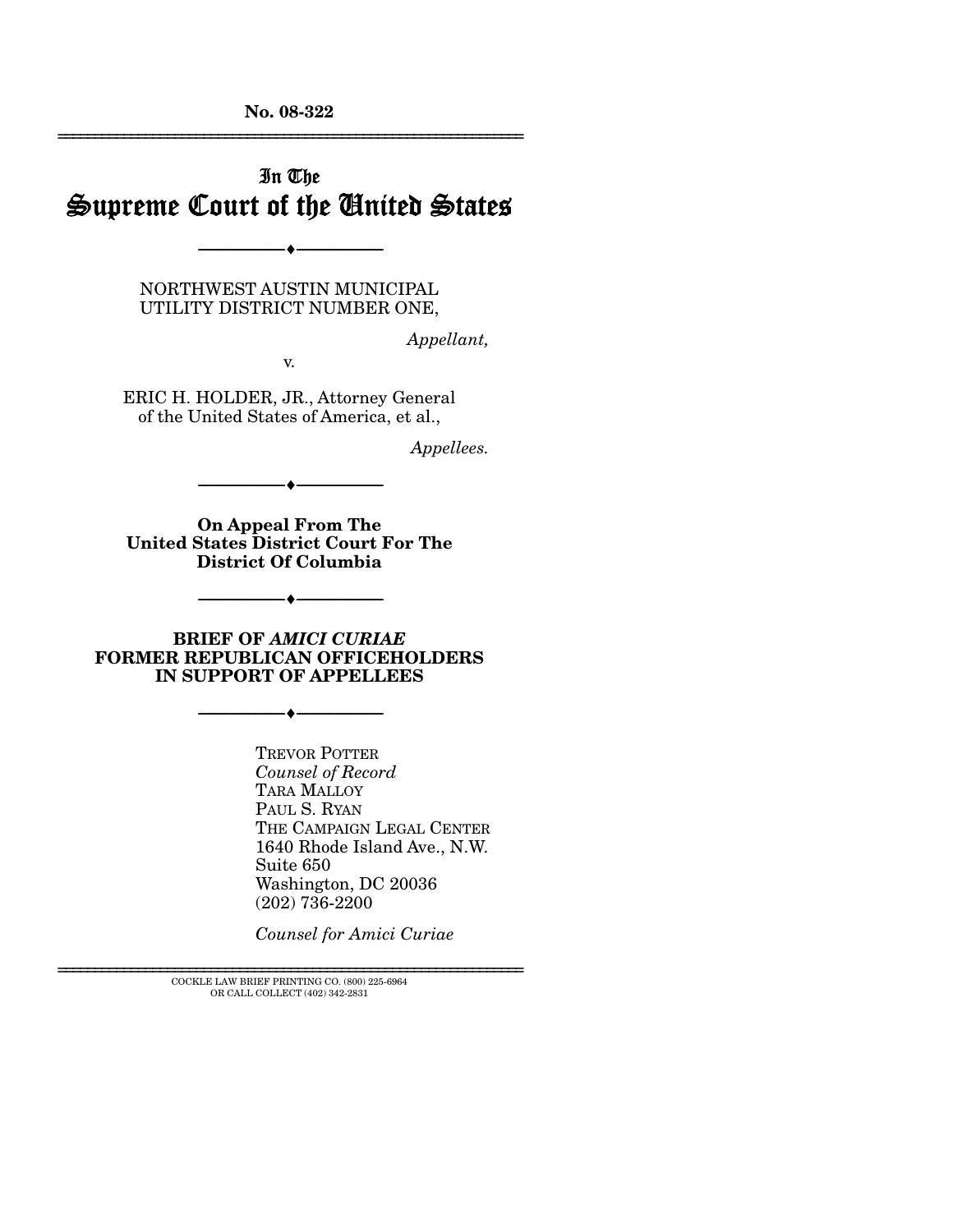## TABLE OF CONTENTS

| TABLE OF AUTHORITIES                                                                                                                                                                                             | ii             |
|------------------------------------------------------------------------------------------------------------------------------------------------------------------------------------------------------------------|----------------|
| INTERESTS OF THE AMICI CURIAE                                                                                                                                                                                    | $\mathbf{1}$   |
| SUMMARY OF ARGUMENT                                                                                                                                                                                              | $\overline{2}$ |
|                                                                                                                                                                                                                  | 6              |
| From Its Enactment to the Present Day,<br>Ι.<br>the VRA Has Won Enduring Bipartisan                                                                                                                              | 6              |
| A. The 1970 Reauthorization                                                                                                                                                                                      | 7              |
| The 1975 Reauthorization<br>B.                                                                                                                                                                                   | 8              |
| $\mathcal{C}_{\cdot}$<br>The 1982 Reauthorization                                                                                                                                                                | 9              |
|                                                                                                                                                                                                                  | 11             |
| II.<br>The Bipartisan Support for the 2006<br>Reauthorization Was Grounded in Con-<br>gress's Recognition that Section 5 Is Still<br>Needed to Eliminate the Barriers to Mi-<br>nority Voting that Persist Today | 14             |
| A.<br>The House and Senate Compiled a<br>Substantial Record to Support the<br>Extension of Section 5 in 2006                                                                                                     | 15             |
| The 2006 Record Matches the Legisla-<br>B.<br>tive Records Developed to Support<br>Earlier Reauthorizations of Section 5                                                                                         | 17             |
| Differences in registration rates<br>1.                                                                                                                                                                          | 18             |
| Representation of minorities in<br>2.<br>federal, state and local office                                                                                                                                         | 20             |
| Section 5 objections interposed<br>3.                                                                                                                                                                            | 22             |
|                                                                                                                                                                                                                  | 24             |
|                                                                                                                                                                                                                  |                |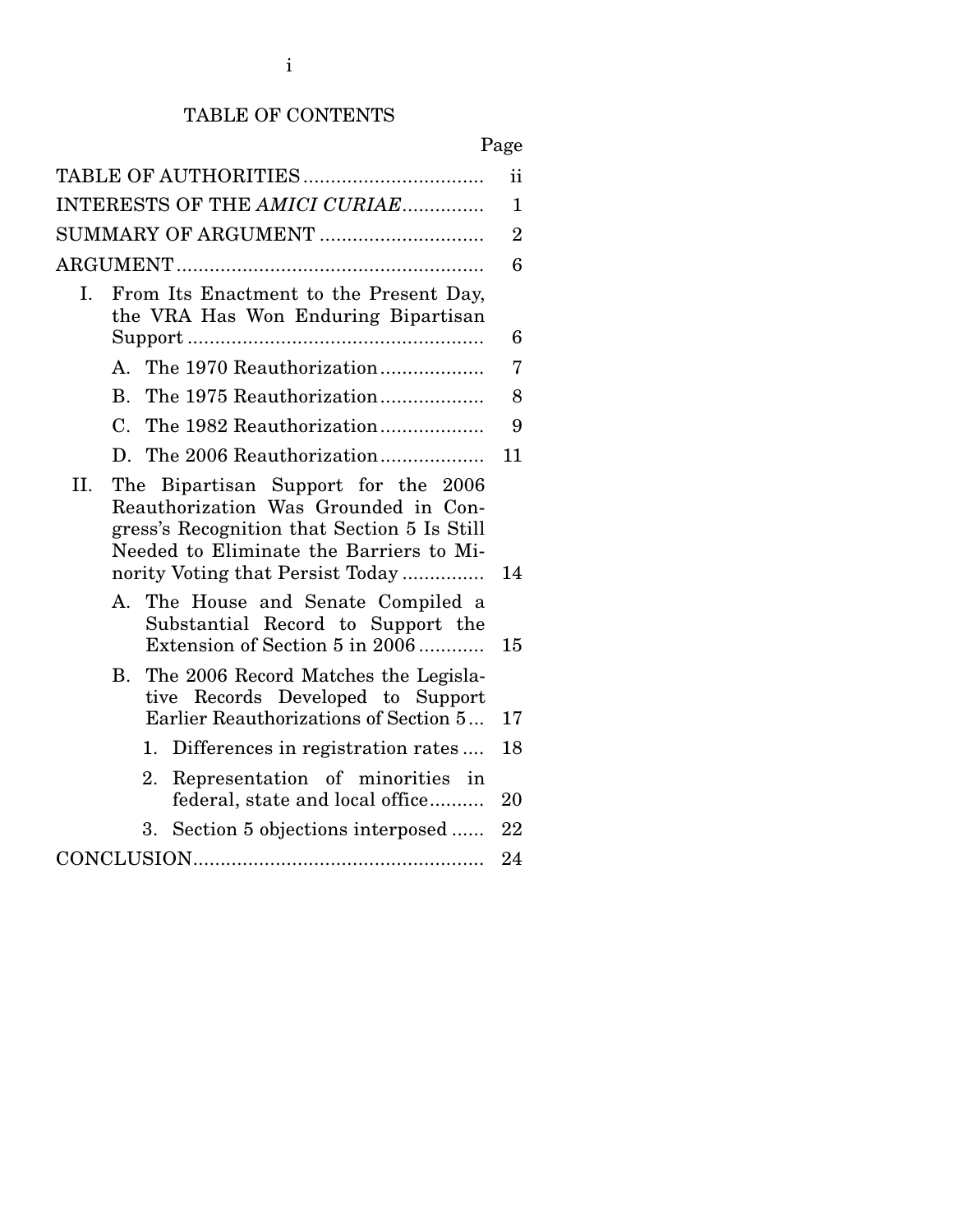Page

# CASES:

| City of Rome v. U.S., 446 U.S. 156 (1980)5, 18, 24                                        |  |
|-------------------------------------------------------------------------------------------|--|
|                                                                                           |  |
| Lopez v. Monterey County, 525 U.S. 266 (1999) 5                                           |  |
| Northwest Austin Mun. Utility Dist. Number<br>One v. Mukasey, 573 F. Supp. 2d 221 (D.D.C. |  |
| South Carolina v. Katzenbach, 383 U.S. 301                                                |  |
|                                                                                           |  |

## STATUTES: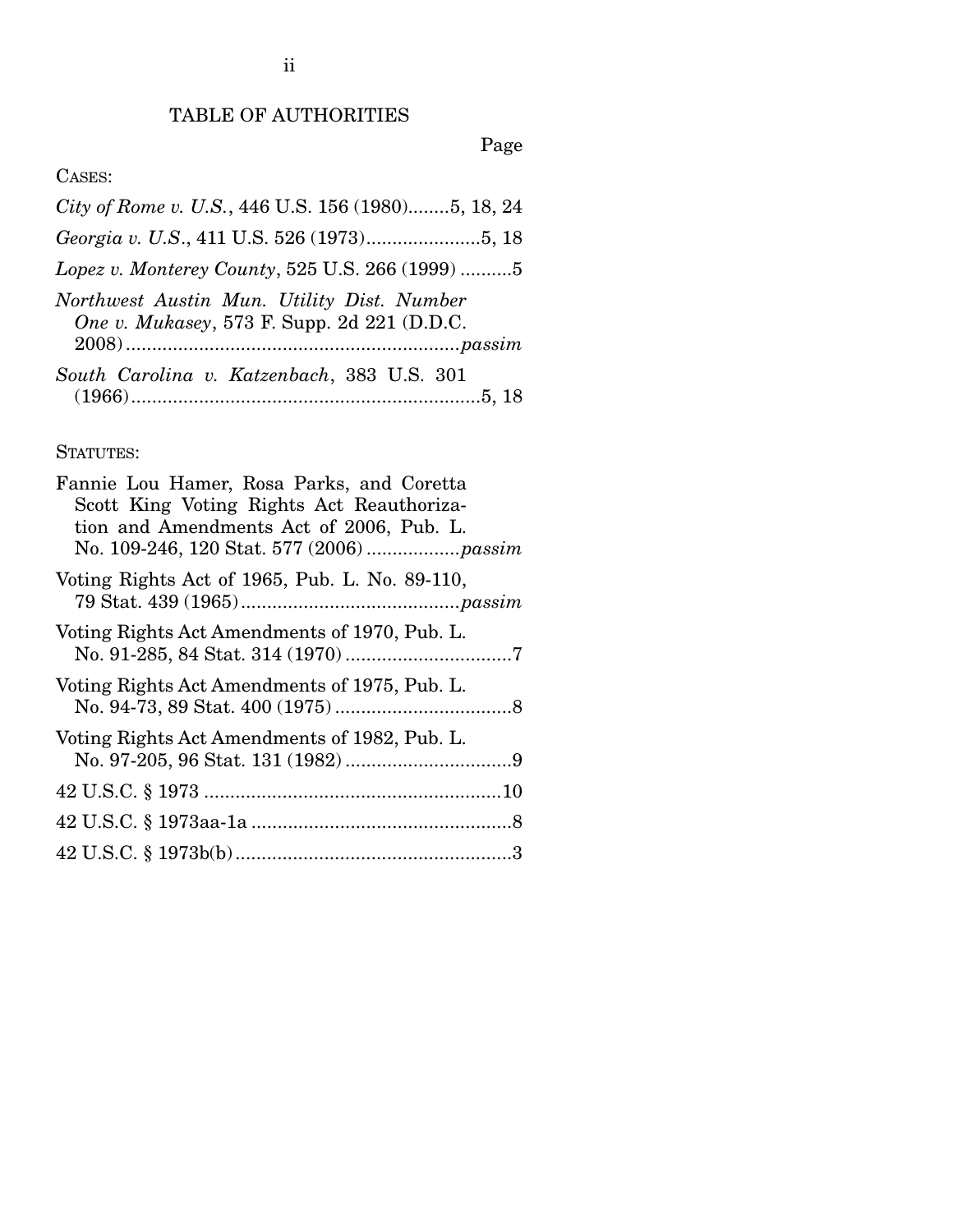## TABLE OF AUTHORITIES – Continued

| Page                                                                           |
|--------------------------------------------------------------------------------|
|                                                                                |
|                                                                                |
|                                                                                |
|                                                                                |
| LEGISLATIVE AND EXECUTIVE MATERIALS:                                           |
|                                                                                |
|                                                                                |
|                                                                                |
|                                                                                |
| S. REP. No. 97-417 (1982), reprinted in 1982                                   |
| S. REP. No. 109-295 (2006) 16, 17, 19, 20                                      |
| 152 CONG. REC. H5148 (July 13, 2006) (state-                                   |
| 152 CONG. REC. H5143 (July 13, 2006) (state-<br>ment of Rep. Sensenbrenner) 16 |
| 152 CONG. REC. H5164 (July 13, 2006) (state-                                   |
| 152 CONG. REC. S7965 (July 20, 2006) (state-                                   |
| 152 CONG. REC. S7975 (July 20, 2006) (state-                                   |
| 152 CONG. REC. S7984 (July 20, 2006) (state-                                   |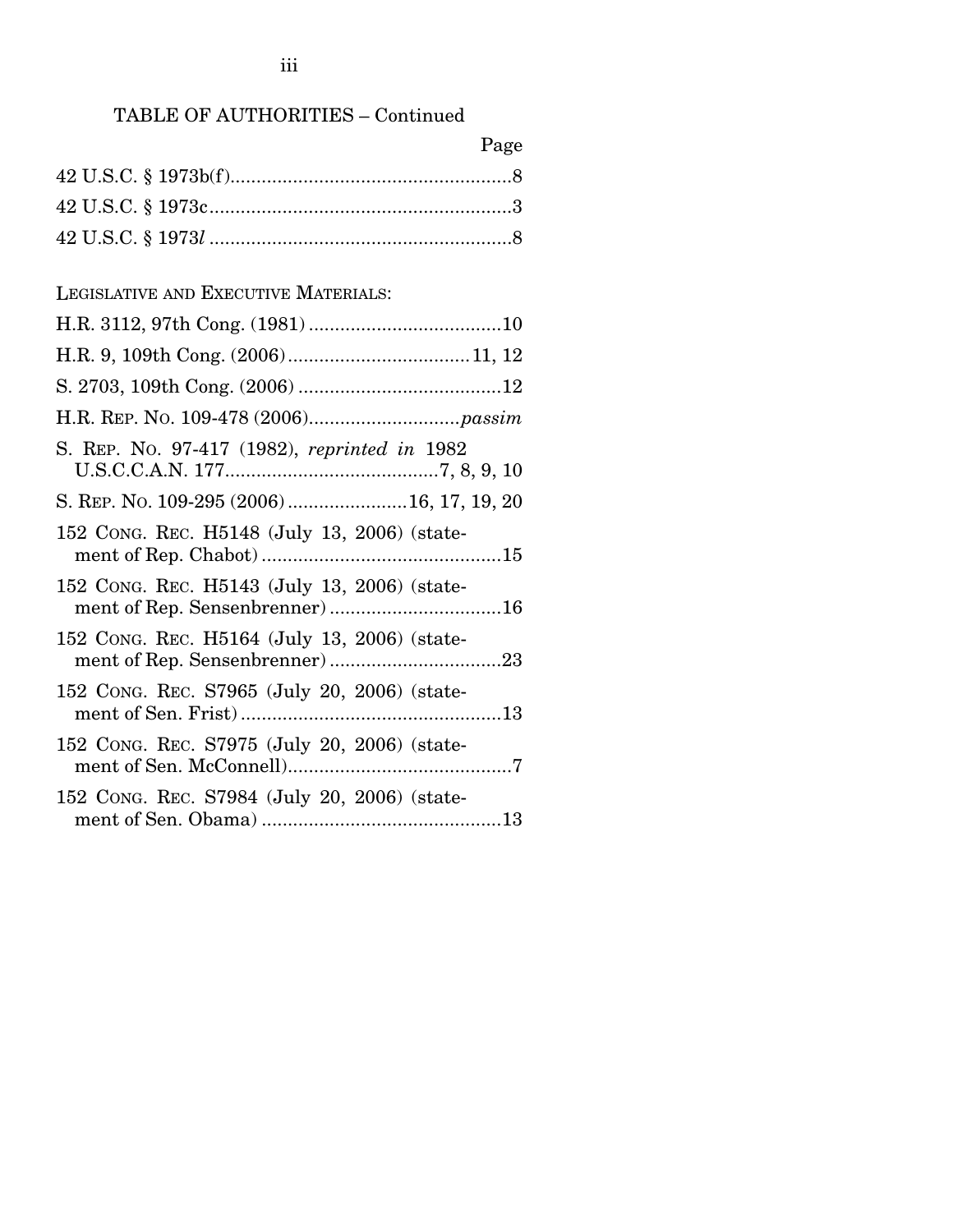TABLE OF AUTHORITIES – Continued

#### Page

| President Ronald Reagan, Remarks on Signing |  |
|---------------------------------------------|--|
| the Voting Rights Act Amendments of 1982    |  |
|                                             |  |
|                                             |  |

- Executive Office of the President, Statement of Administration Policy: H.R. 9 – Fannie Lou Hamer, Rosa Parks, and Coretta Scott King Voting Rights Act Reauthorization and Amendments Act of 2006 (July 13, 2006)...............12
- President's Remarks on Signing The Fannie Lou Hamer, Rosa Parks, and Coretta Scott King Voting Rights Act Reauthorization and Amendments Act of 2006, 42 WKLY. COMP. PRES. DOC. 1392 (July 27, 2006).............................13

#### OTHER AUTHORITIES:

| Thomas M. Boyd, Stephen J. Markman, The<br>1982 Amendments to the Voting Rights Act: A<br>Legislative History, 40 WASH. & LEE L. REV.                                         |  |
|-------------------------------------------------------------------------------------------------------------------------------------------------------------------------------|--|
|                                                                                                                                                                               |  |
| Kristen Clarke, The Congressional Record<br>Underlying the 2006 Voting Rights Act: How<br>Much Discrimination Can the Constitution<br>Tolerate? 43 HARV. C.R.-C.L.L. REV. 385 |  |
| Bob Dole, <i>Grand Old Legacy</i> , WASH. POST,                                                                                                                               |  |
| J. Morgan Kousser, The Strange, Ironic Career<br>of Section 5 of the Voting Rights Act, 86 TEX.                                                                               |  |

L. REV. 667 (2008) ...........................................7, 9, 11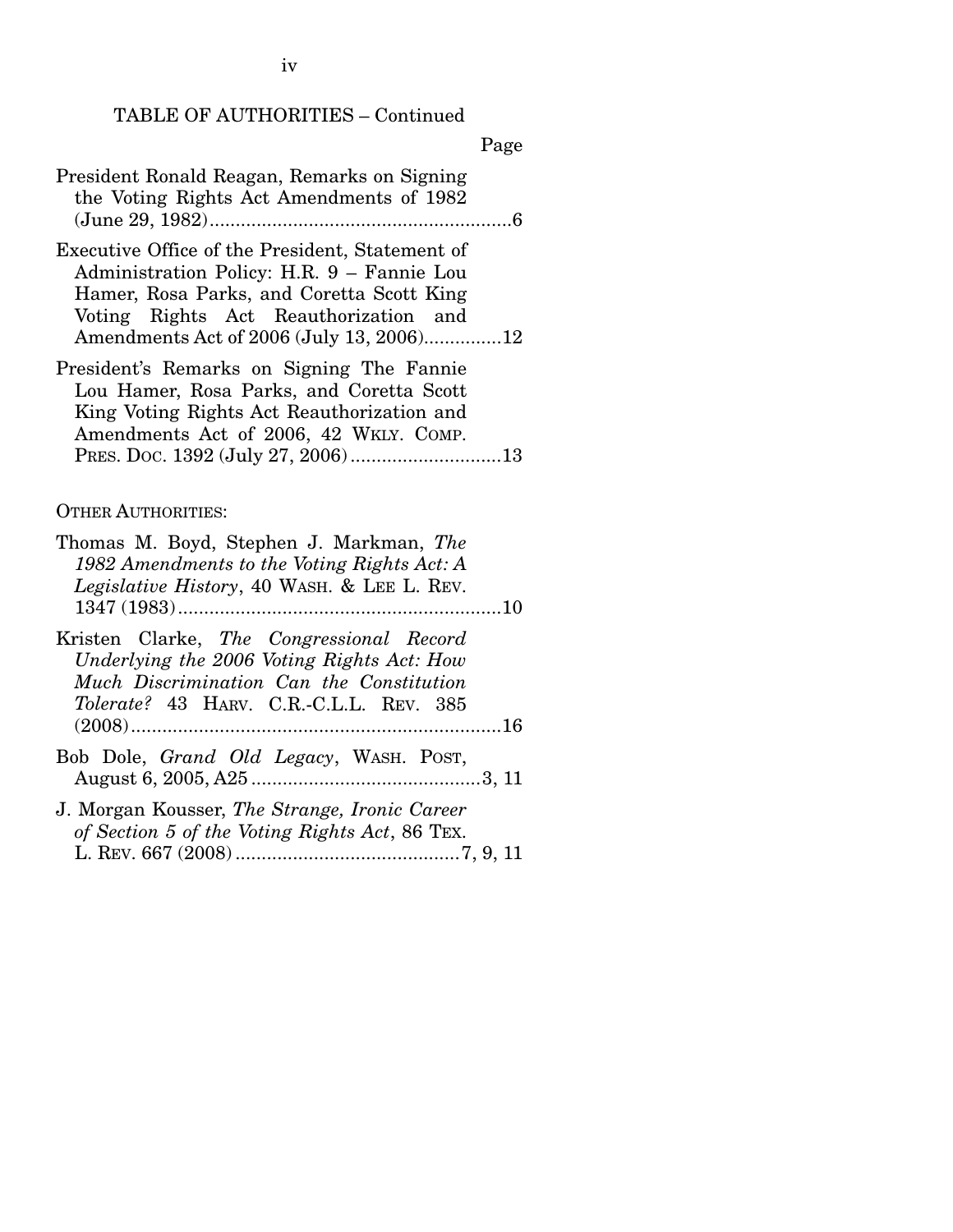# TABLE OF AUTHORITIES – Continued

# Page

| Hedrick Smith, Dole Finding Role of the Mod-<br>erate Suits Him, N.Y. TIMES, May 14, 1982  10, 11                                                |
|--------------------------------------------------------------------------------------------------------------------------------------------------|
| Benjamin Taylor, <i>Voting Rights Act Endorsed</i> ;<br>Reagan Backs Compromise, BOSTON GLOBE,                                                   |
| James Thomas Tucker, The Politics of Persua-<br>sion: Passage of The Voting Rights Act Reau-<br>thorization Act of 2006, 33 J. LEGIS. 205        |
| Brief for Nathaniel Persily, Stephen Ansolabe-<br>here, and Charles Stewart III as Amici Cu-<br><i>riae</i> on Behalf of Neither Party (Feb. 26, |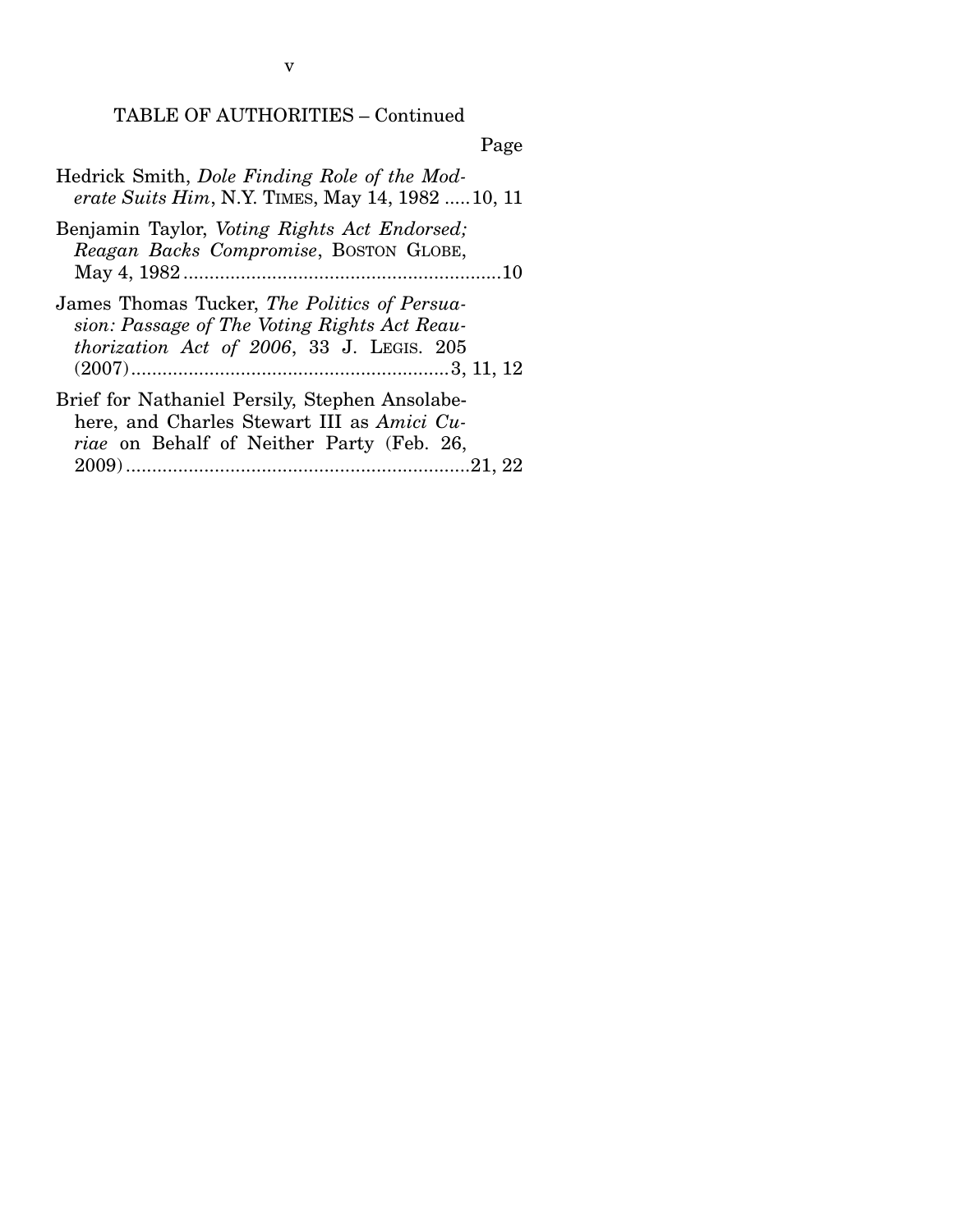## **INTERESTS OF THE** *AMICI CURIAE*<sup>1</sup>

 *Amici curiae* are Republican legislators and executive officials who formerly served at the highest levels of federal and state government. *Amici* include William S. Cohen, former Secretary of Defense and Member of the U.S. Congress; Robert "Bob" Dole, former Senate Majority Leader and 1996 Republican Presidential Nominee; former U.S. Representative Amory "Amo" Houghton, Jr.; Richard Lewis "Dick" Thornburgh, former Governor of Pennsylvania and U.S. Attorney General; and former Governor of Massachusetts, William F. Weld. $^{2}$ 

 *Amici* support Congress's decision in 2006 to reauthorize Section 5 of Voting Rights Act of 1965 ("VRA"), Pub. L. No. 89-110, 79 Stat. 439 (1965), through the enactment of the Fannie Lou Hamer, Rosa Parks, and Coretta Scott King Voting Rights Act Reauthorization and Amendments Act of 2006, Pub. L. No. 109-246, 120 Stat. 577 (2006) ("VRARA"). *Amici* would also stress that even after reauthorization, the VRA remains flexible, allowing political

<sup>&</sup>lt;sup>1</sup> No counsel for a party authored any part of this brief. No person or other entity other than *amici* or their counsel contributed monetarily to the preparation and submission of this brief. J. Gerald Hebert, counsel for *amici curiae* Bailed Out Jurisdictions, serves as Executive Director of the Campaign Legal Center. He took no part in authoring any part of this brief. Correspondence from counsel of record for Appellees and Appellant consenting to the filing of this brief have been filed with the Clerk of this Court.

<sup>&</sup>lt;sup>2</sup> Additional information and biographies of the *amici curiae* can be found in Appendix A to this brief.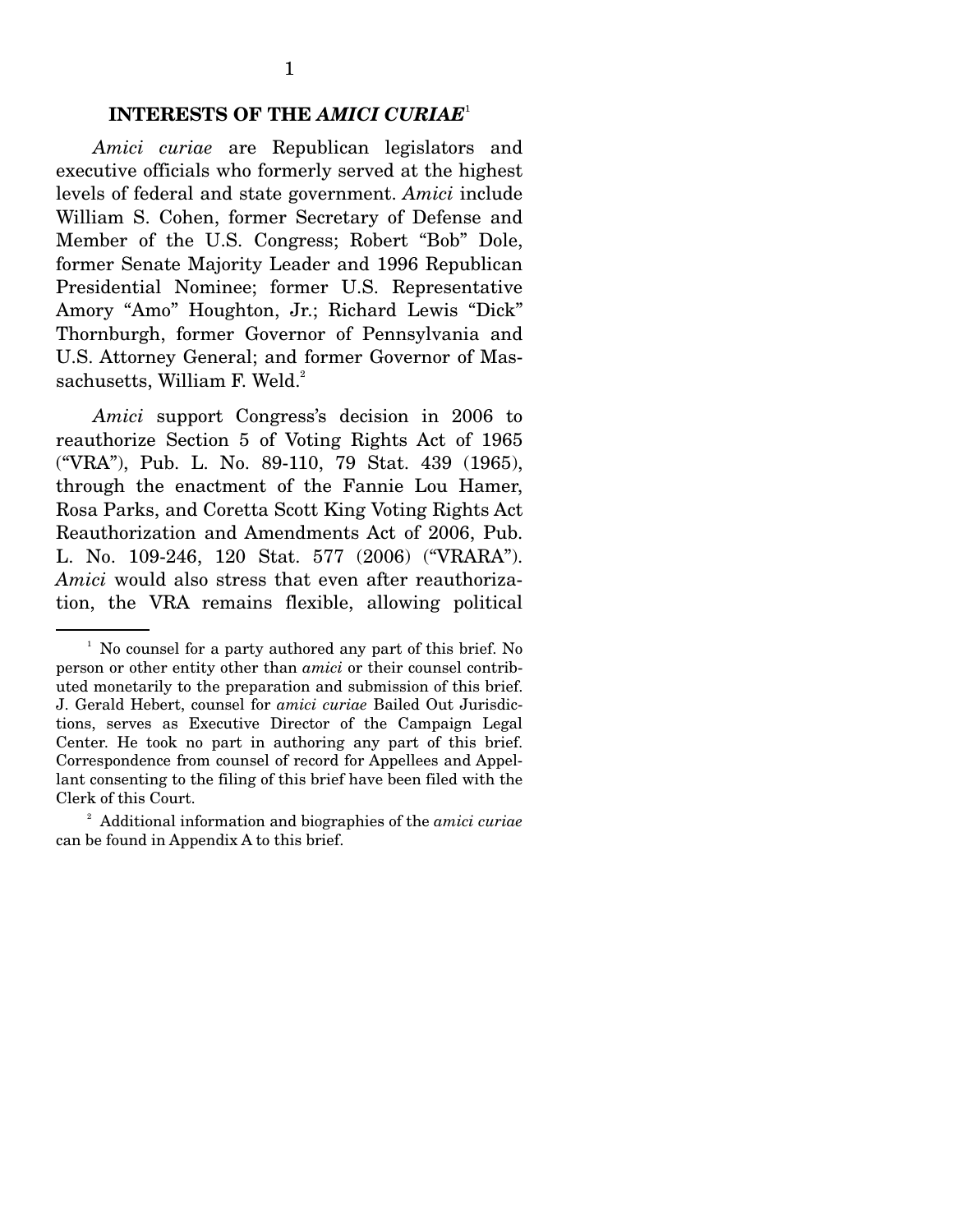subdivisions still covered by Section 5 to "bail out" if they can reasonably demonstrate that they have fully complied with the VRA, and that all aspects of their voting and election processes over the last decade were non-discriminatory.

 *Amici* submit this brief for two principal purposes. First, *amici* wish to highlight the bipartisan nature of the support for the 2006 renewal of the Act, and for all reauthorizations of the Act in the past. Second, *amici* argue that the reason behind the bipartisan support for the VRARA – as well as for past reauthorizations – was the extensive legislative record compiled by Congress that demonstrated both the efficacy of the Act and the remaining discrimination in voting that necessitated its renewal.

#### **SUMMARY OF ARGUMENT**

--------------------------------- ♦ ---------------------------------

 Support for the Voting Rights Act has always transcended political party and ideology. The 1965 Act had been championed not only by Democratic President Lyndon B. Johnson, but also by Republican legislators in the U.S. House of Representatives and Senate. Indeed, as noted by former Senate Majority Leader and 1996 Republican Presidential nominee Bob Dole:

[I]t's a little-remembered fact that a greater percentage of Republicans voted for the Voting Rights Act of 1965 than did Democrats. In the Senate, all but two Republicans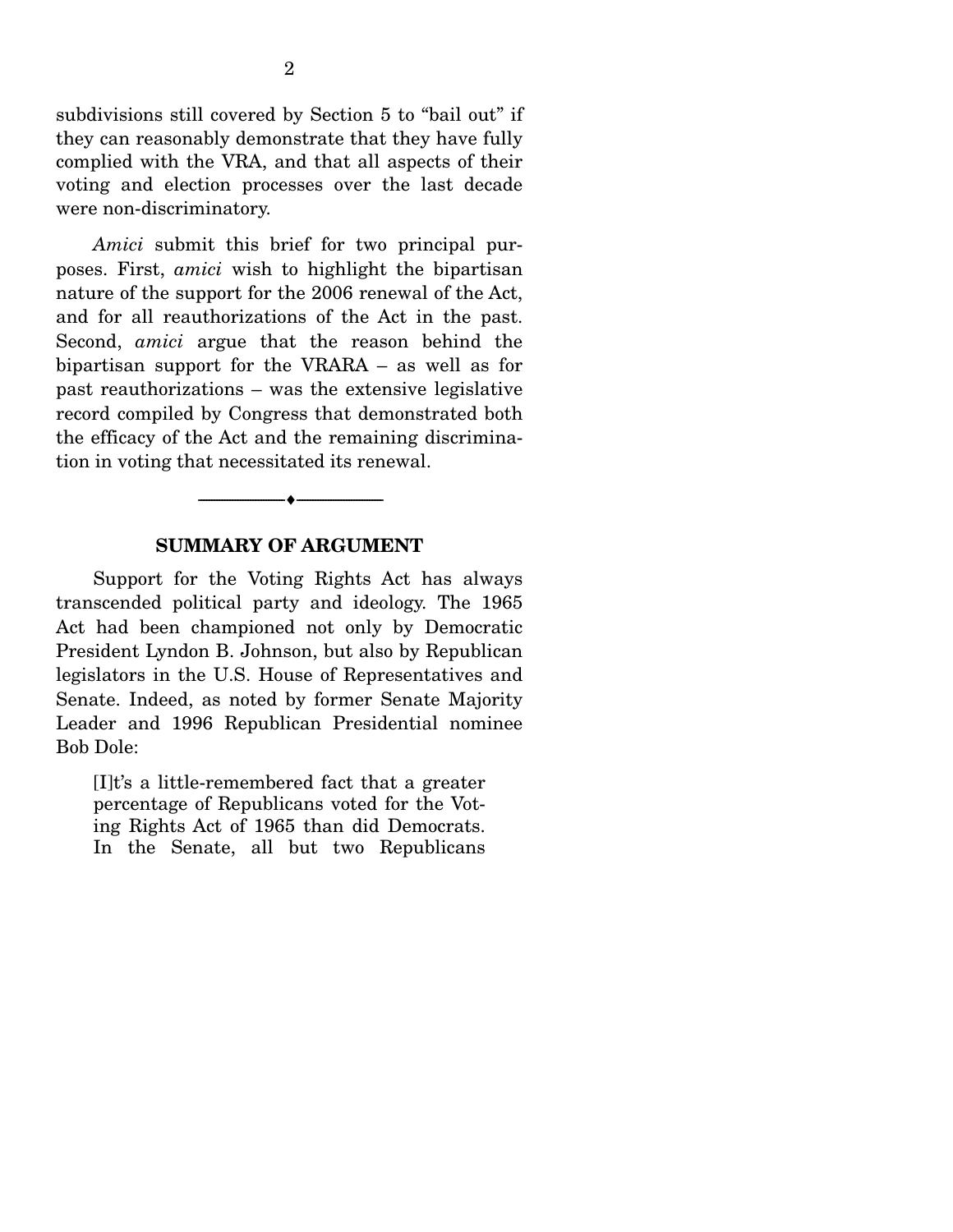supported the act on final passage – 93 percent of the Republican caucus, compared with 73 percent of Senate Democrats. On the House side, 82 percent of Republicans supported the Act's passage, as did 78 percent of Democrats.

Bob Dole, *Grand Old Legacy*, WASH. POST, August 6, 2005, at A19.

 The significant bipartisan support that was evident in the original enactment of the VRA carried over to the subsequent reauthorizations of its temporary provisions. The temporary provisions have been reauthorized four times by bipartisan majorities in the House and Senate, and these reauthorizations signed into law by four Republican presidents. James Thomas Tucker, *The Politics of Persuasion: Passage of The Voting Rights Act Reauthorization Act of 2006*, 33 J. LEGIS. 205, 206 (2007).

 One of the crucial temporary provisions of the VRA is Section 5, *codified at* 42 U.S.C. § 1973c, which requires certain jurisdictions to "preclear" any proposed change affecting voting with either the U.S. Attorney General or the U.S. District Court for the District of Columbia before implementing the change. Initially, Section 5 covered only seven states in full that had met certain "triggers" under Section 4 of the VRA, *codified as amended at* 42 U.S.C. § 1973b(b), relating to their voting practices and registration rates in 1964. Section 5 has been extended in each of the four reauthorizations of the VRA, and its coverage expanded to include additional jurisdictions.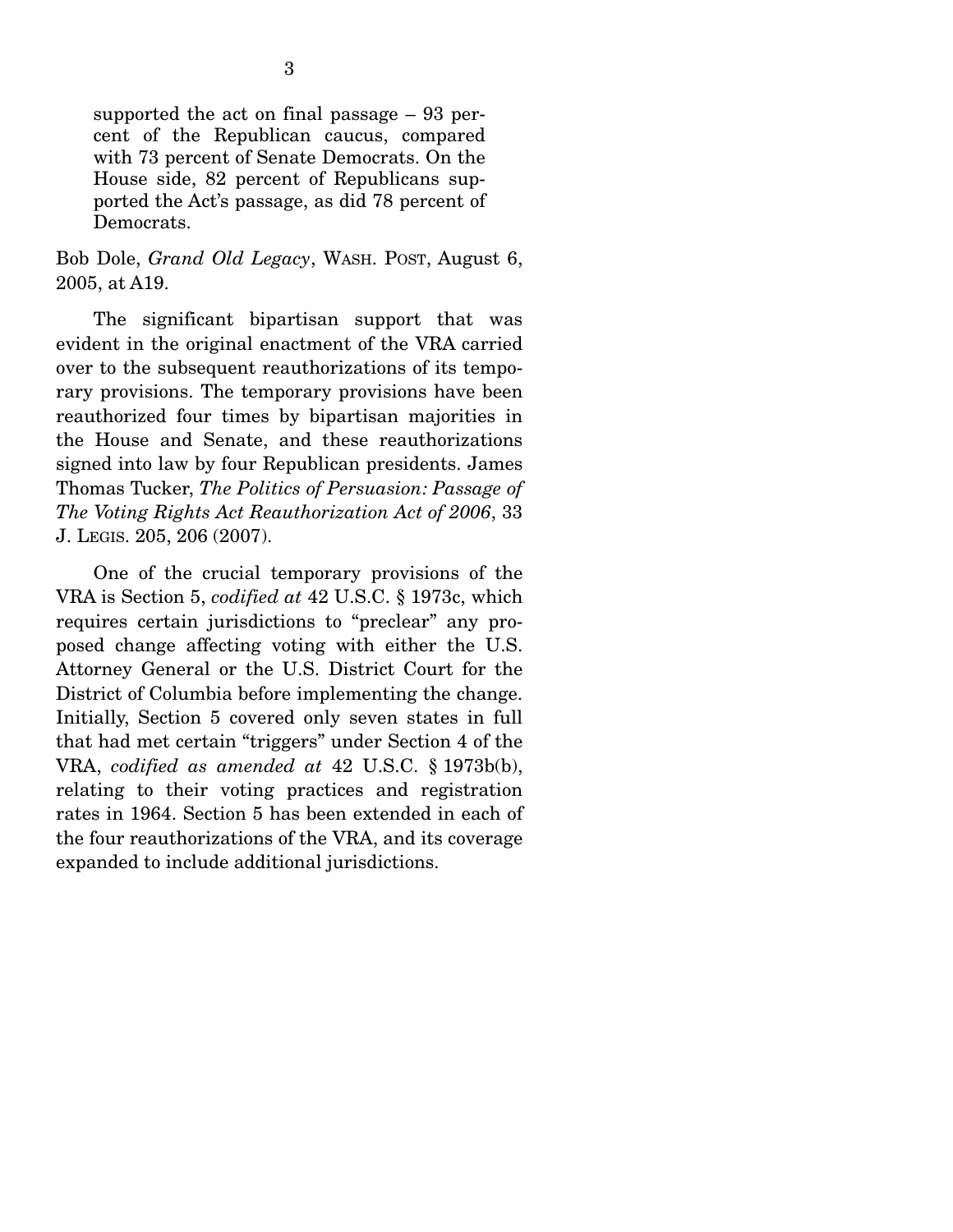It is the most recent extension of Section 5 that is the focus of the challenge before this Court. Even as compared to the prior bipartisan extensions of Section 5, the VRARA enjoyed unprecedented, almost unanimous political support.

 The bipartisan legislative support for the 2006 reauthorization was founded in the recognition that Section 5 has been crucial to eliminating barriers to the full enfranchisement of minority voters, and remains essential to eradicating the remaining vestiges of discrimination in voting. In the 2006 reauthorization, the House and Senate, led by Republican legislators, painstakingly amassed an extensive record detailing both the progress achieved due to the temporary provisions of the VRA, as well as the disparities in political participation across different races that persist today. The near-unanimous bipartisan vote for the VRARA can be ascribed to the powerful record compiled by the 2006 Congress.

 The bipartisan support can also be attributed to the flexibility built into the preclearance mechanism. Congress recognized that some jurisdictions that remain subject to Section 5 under the 2006 reauthorization may be able to show a clean record of nondiscrimination in their voting processes; for this reason, the VRARA retained the "bail out" option to allow such jurisdictions to terminate coverage. *Amici* would also emphasize that the 2006 extension of Section 5 is not permanent. Congress will have the opportunity in the future to reassess the need for Section 5 and to take into account any changes in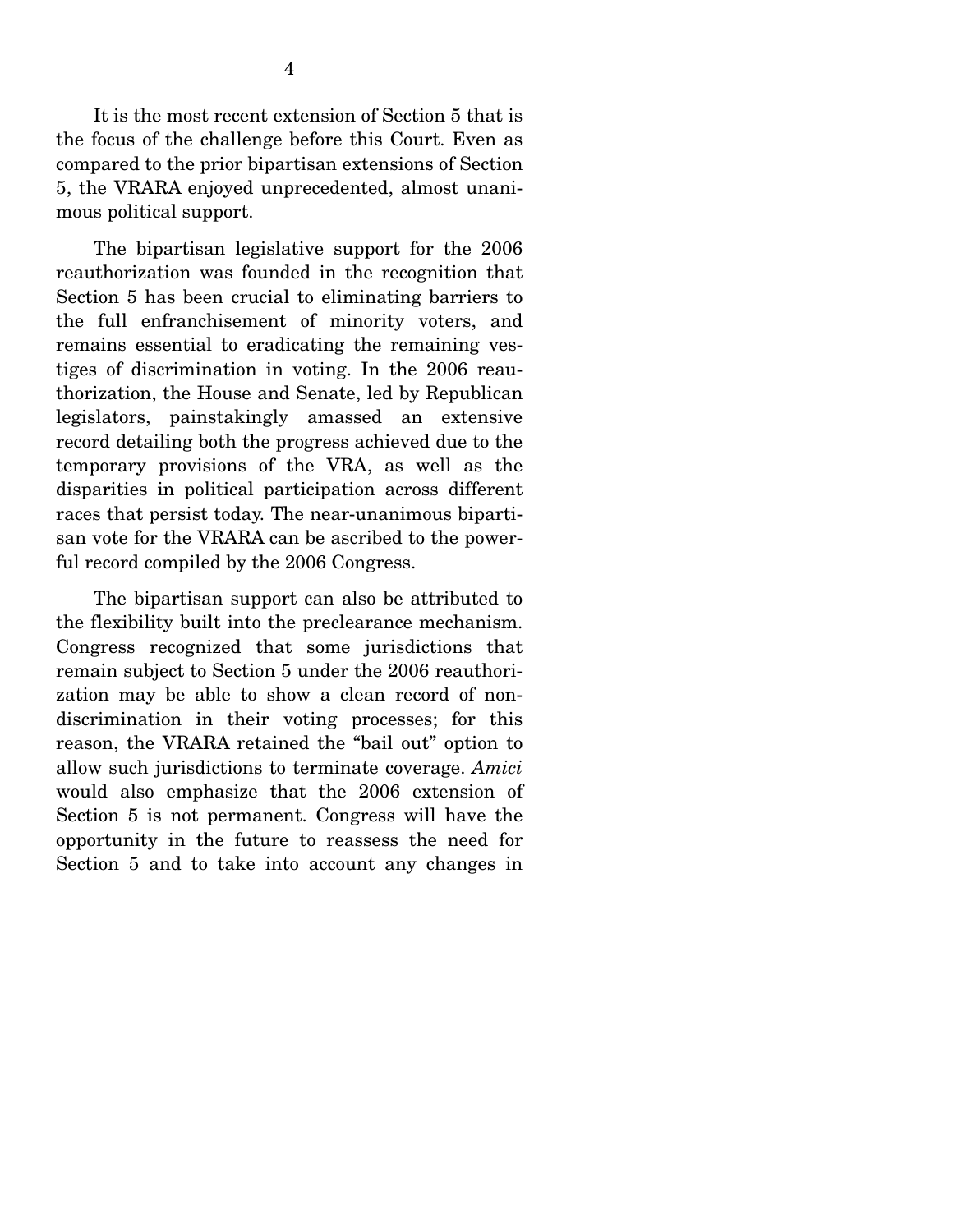voting patterns and practices that ensue in the coming years.

 Petitioner Northwest Austin Municipal Utility District Number One now demands that this Court disturb the consensus of both major parties that Section 5 remains necessary to realize equal voting rights, and declare the 2006 extension of the preclearance requirement unconstitutional. *Amici* respectfully urge this Court to reject Petitioner's challenge to the 2006 reauthorization and to affirm the decision of the district court below upholding the VRARA. *See Northwest Austin Mun. Utility Dist. Number One v. Mukasey (NAMUDNO)*, 573 F. Supp. 2d 221 (D.D.C. 2008). The legislative record contains more than sufficient evidence of contemporary voting discrimination to justify Congress's decision to reauthorize Section 5 for an additional 25 years. Furthermore, the 2006 legislative record is at least as extensive as the records compiled by Congress in its earlier reauthorizations of Section 5 of Act, and these records have been deemed adequate to support the earlier renewals by this Court. *See City of Rome v. U.S.*, 446 U.S. 156 (1980) (upholding 1975 reauthorization of Section 5); *see also South Carolina v. Katzenbach*, 383 U.S. 301 (1966); *Georgia v. U.S*., 411 U.S. 526 (1973); *Lopez v. Monterey County*, 525 U.S. 266 (1999).

 Several decades after President Lyndon B. Johnson signed the 1965 VRA in law, President Ronald Reagan paid tribute to the Act upon signing the 1982 reauthorization of the Act, stating: "[T]he right to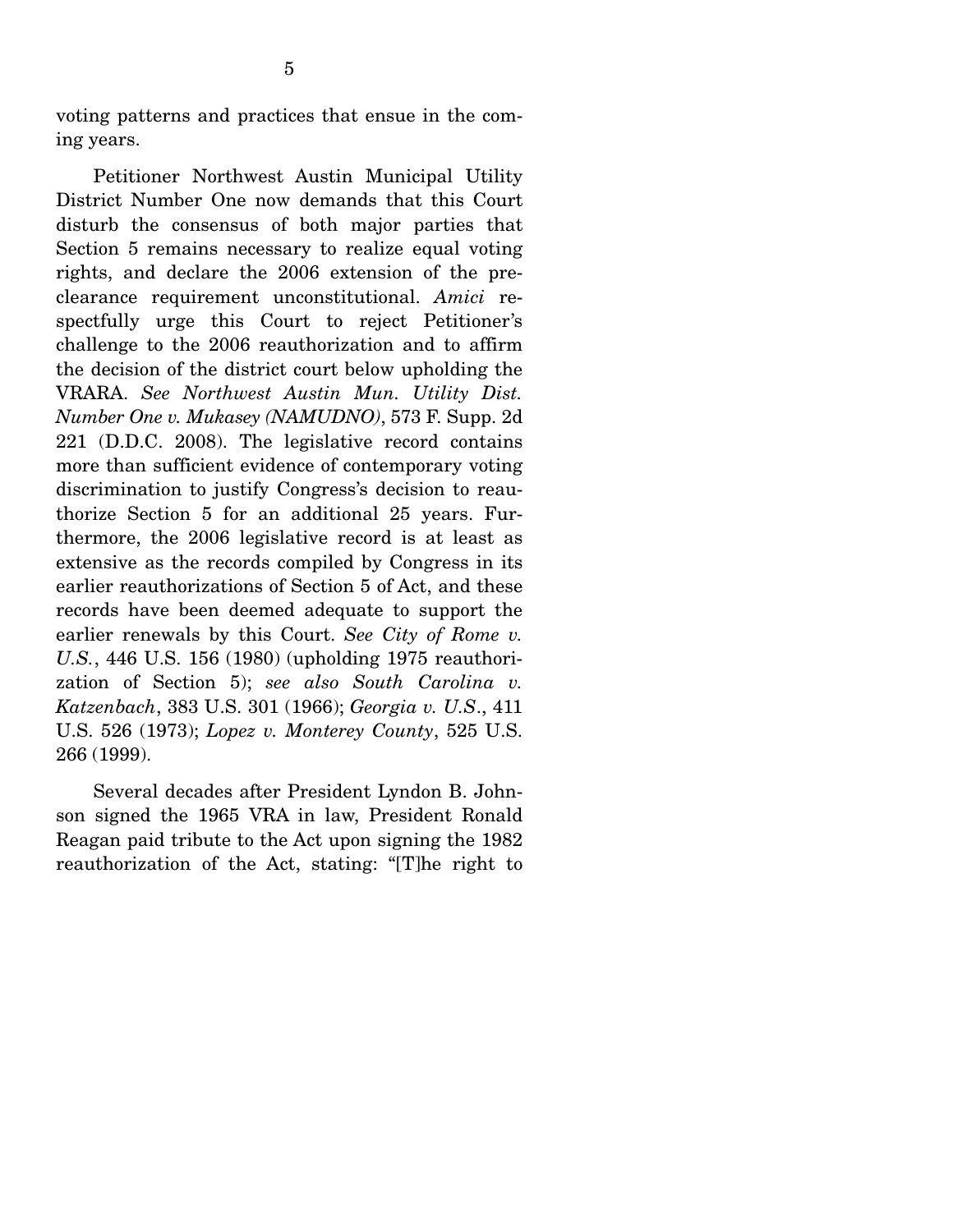vote is the crown jewel of American liberties, and we will not see its luster diminished. The legislation that I'm signing demonstrates America's commitment to preserving this essential right." President Ronald Reagan, Remarks on Signing the Voting Rights Act Amendments of 1982 (June 29, 1982), *available at* http://www.reagan.utexas.edu/archives/speeches/1982 /62982b.htm. *Amici* submit that his statement holds true today, and applies equally well to the most recent authorization of the Act. The overwhelming bipartisan support for the VRARA, as well as for prior reauthorizations of the Act, is a testament to the continuing importance of Section 5 to this nation's efforts to achieve full and equal participation by all its citizens in the electoral process.

#### **ARGUMENT**

--------------------------------- ♦ ---------------------------------

## **I. From Its Enactment to the Present Day, the VRA Has Won Enduring Bipartisan Support.**

 The reauthorization of Section 5 in 2006 was characterized by bipartisan leadership and almost unanimous approval. This cooperation in 2006 continued the pattern of bipartisan support that was established in the reauthorizations of the Act in 1970, 1975 and 1982. As stated by Senator Mitch McConnell (R-KY), then Senate Majority Whip, "We have, of course, renewed the Voting Rights Act periodically since [its enactment], overwhelmingly, and on a bipartisan basis, year after year after year because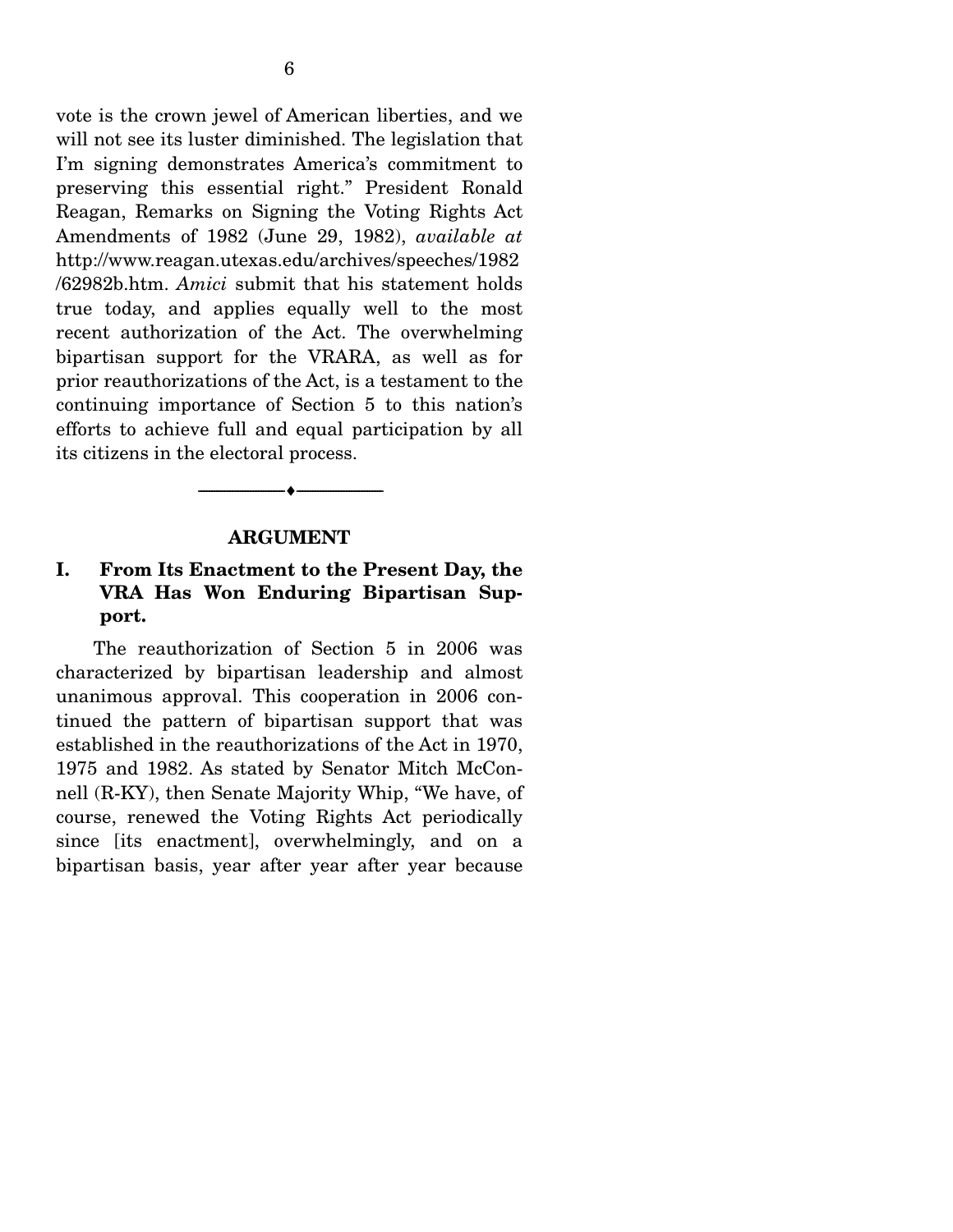Members of Congress realize this is a piece of legislation which has worked." 152 CONG. REC. S7975 (July 20, 2006) (statement of Sen. McConnell).

#### **A. 1970 Reauthorization.**

 In the 1970 renewal of the VRA, Congress reauthorized Section 5 for an additional five years, and expanded Section 5 to cover jurisdictions that failed to meet certain voting benchmarks in 1968. Voting Rights Act Amendments of 1970, Pub. L. No. 91-285, 84 Stat. 314 (1970). The reauthorization followed Congress's review of the progress made since the enactment of the VRA, which included 14 days of hearings conducted by the House and Senate. S. REP. NO. 97-417 (1982), *reprinted in* 1982 U.S.C.C.A.N. 177, 184. The decision to reauthorize was based on Congress's conclusion that a five-year extension was "both reasonable and necessary to permit the dissipation of the long established political atmosphere and tradition of discrimination in voting because of color in those States and subdivisions in which literacy tests and low registration have gone hand in hand." H.R. REP. NO. 109-478, at 9 (2006).

 Based on this legislative record, large bipartisan majorities voted in favor of reauthorizing Section 5. The Senate approved the reauthorization by a 64-12 vote, and the House approved it by a 272-132 vote. J. Morgan Kousser, *The Strange, Ironic Career of Section 5 of the Voting Rights Act*, 86 TEX. L. REV. 667, 686-87 (2008), *citing Congress Lowers Voting Age,*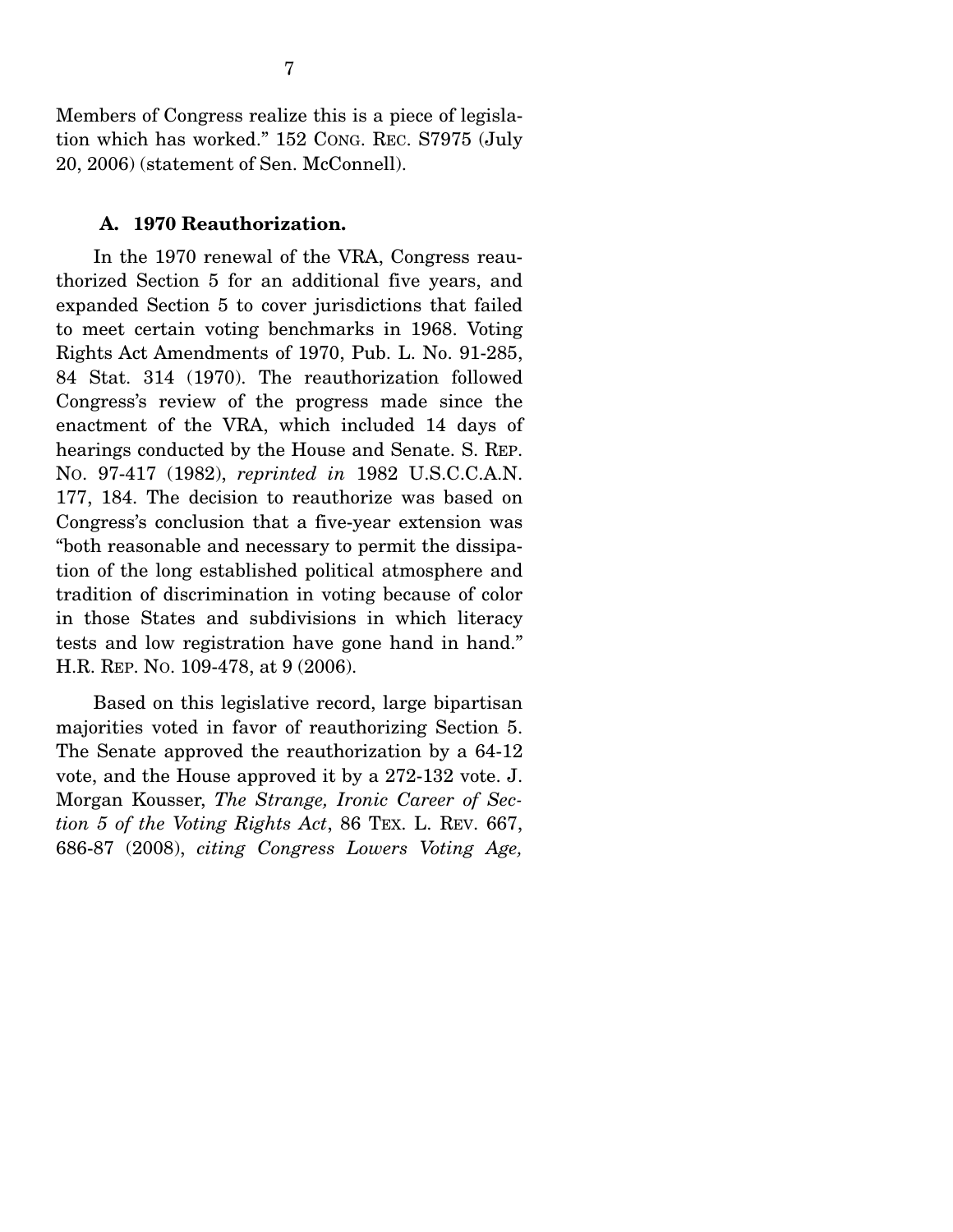*Extends Voting Rights Act*, 26 CONG. Q. ALMANAC 192, 194-98 (1970).

#### **B. 1975 Reauthorization.**

 In 1975, Congress extended Section 5 for an additional seven years, and expanded its coverage to jurisdictions that used a test or device in 1972 and had registration rates of less that 50 percent. Voting Rights Act Amendments of 1975, Pub. L. No. 94-73, 89 Stat. 400 (1975). Congress also extended the protections of the Act to "language minorities" to ensure that the rights of citizens with limited English abilities were not abridged or diminished. *See* 42 U.S.C. §§ 1973b(f), 1973aa-1a, 1973*l*.

 The 1975 reauthorization was grounded in the substantial record compiled by Congress of both widespread voting discrimination in the covered jurisdictions and non-compliance with the Act. S. REP. NO. 97-417, 1982 U.S.C.C.A.N. 177, 185-86. After 13 days of hearings in the House and seven days of hearings in the Senate, Congress concluded that the preclearance requirement remained necessary because "there are continuing and significant deficiencies yet existing in minority registration and political participation." H.R. REP. NO. 109-478, at 9 (2006), *citing* H.R. REP. NO. 94-196, at 7 (1975).

 Again, the strong record translated into strong support from both Republicans and Democrats for the reauthorization. The Senate passed the final bill 77- 12, and the House agreed to the Senate version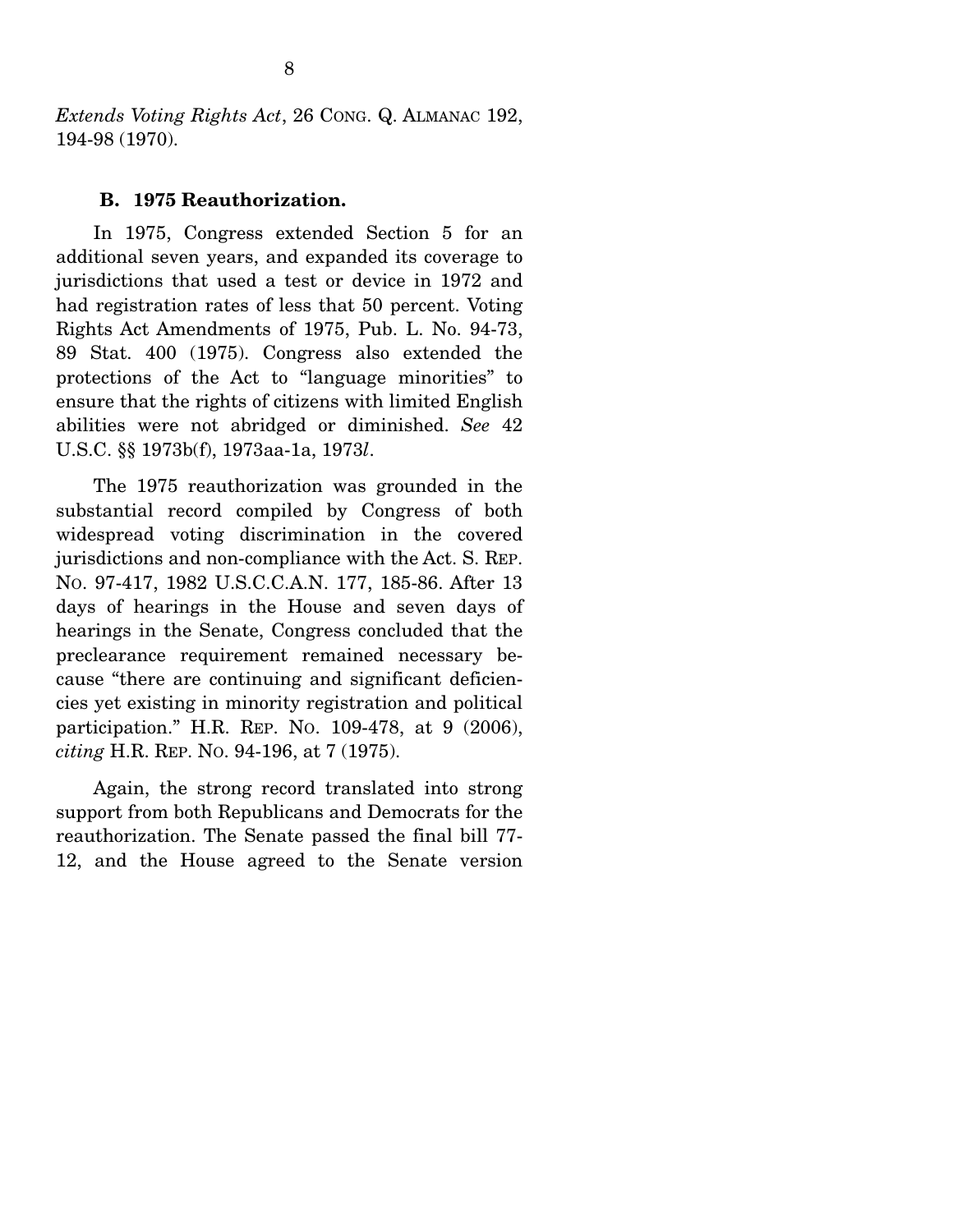without convening a conference in a vote of 346-56. Kousser, *supra*, at 706, *citing Congress Clears Voting Rights Act Extension*, 31 CONG. Q. ALMANAC 521, 529- 33 (1975).

#### **C. 1982 Reauthorization.**

 In 1982, Congress extended Section 5 of the VRA for an additional 25 years. Voting Rights Act Amendments of 1982, Pub. L. No. 97-205, 96 Stat. 131 (1982).

 Again the reauthorization was preceded by a detailed and thorough examination by both the House and Senate of developments in voting practices since the 1975 reauthorization. The testimony received during the 27 days of hearings conducted by the House and Senate highlighted that the direct barriers to minority political participation had been replaced by more "sophisticated" forms of discrimination that "dilute minority voting strength." S. REP. NO. 97-417, 1982 U.S.C.C.A.N. 177, 187. Congress nevertheless concluded that "continued manipulation of registration procedures and the electoral process . . . effectively exclude minority participation from all stages of the political process," and that reauthorization of Section 5 was consequently warranted. H.R. REP. NO. 109-478, at 10, *citing* H.R. REP. NO. 97-227, at 14 (1982).

 In light of the extensive record, reauthorization again garnered the support of substantial majorities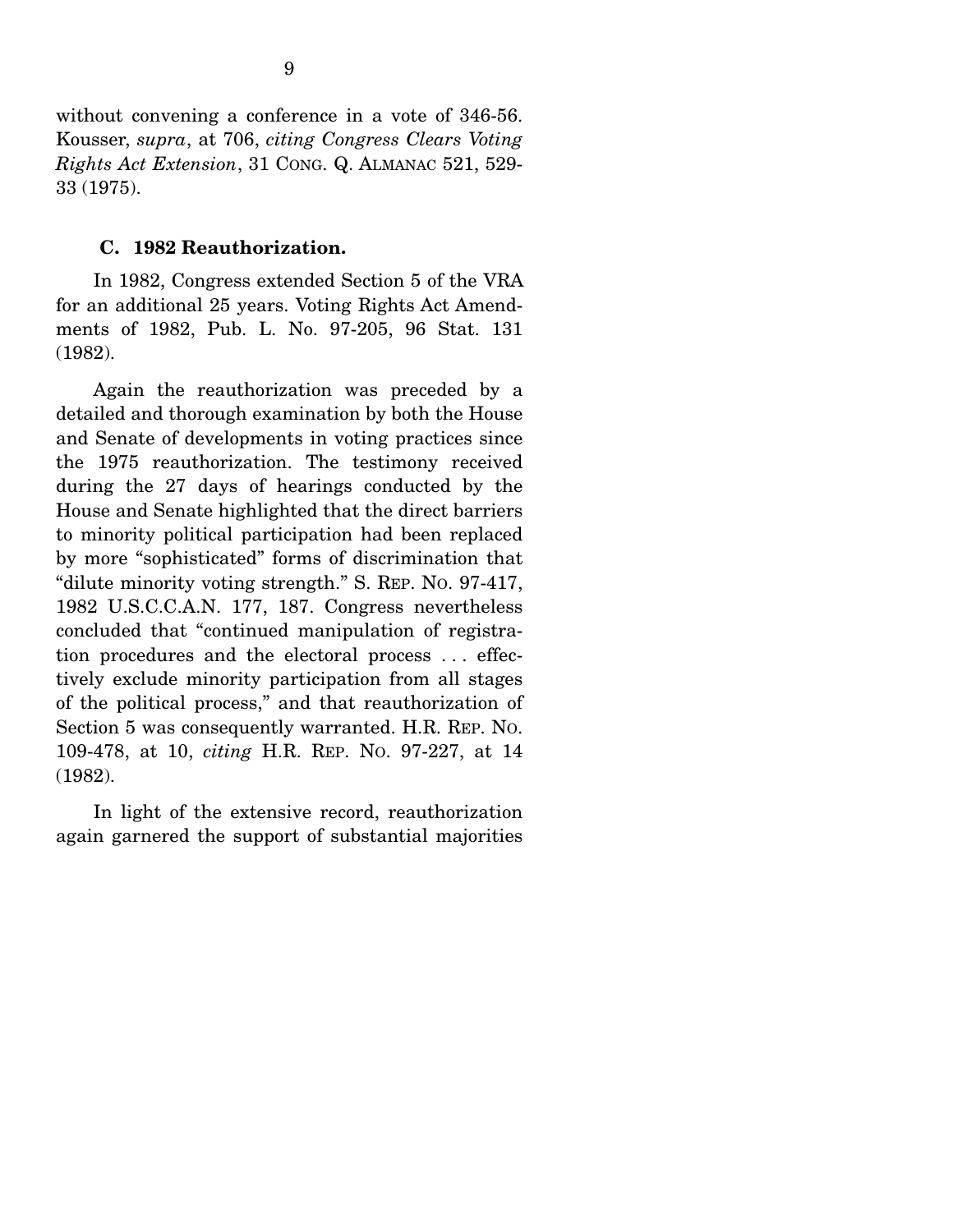of the Members of both parties in the House and Senate.

 Indeed, the principal resistance to the 1982 amendments related to proposed amendments to Section 2 of the Act, *codified at* 42 U.S.C. § 1973, not to the extension of Section 5. In its reauthorization bill, the House had amended Section 2 to clarify that a claim under this section could rest solely on a showing that a practice is applied "in a manner which results in a denial or abridgment" of the right to vote based on race, and need not allege discriminatory intent. *See* H.R. 3112, 97th Cong. (as passed by the House, Oct. 5, 1981). The amendment to Section 2 in the House bill drew opposition in the Senate, which threatened to derail the extension of Section 5. It was former Senator Bob Dole (R-KS) who took the lead in formulating a compromise amendment to Section 2. S. REP. NO. 97-417, 1982 U.S.C.C.A.N. 177, 180; Thomas M. Boyd, Stephen J. Markman, *The 1982 Amendments to the Voting Rights Act: A Legislative History*, 40 WASH. & LEE L. REV. 1347, 1414-16 (1983). The "Dole Compromise," as it came to be known, was widely credited as rescuing the reauthorization from the dissension over Section 2. *See, e.g.*, Benjamin Taylor, *Voting Rights Act Endorsed; Reagan Backs Compromise*, BOSTON GLOBE, May 4, 1982; Hedrick Smith, *Dole Finding Role of the Moderate Suits Him*, N.Y. TIMES, May 14, 1982. Former Senator Dole would later recall his role with pride, stating that "[w]hen the Voting Rights Act came up for reauthorization in 1982, I was pleased to craft the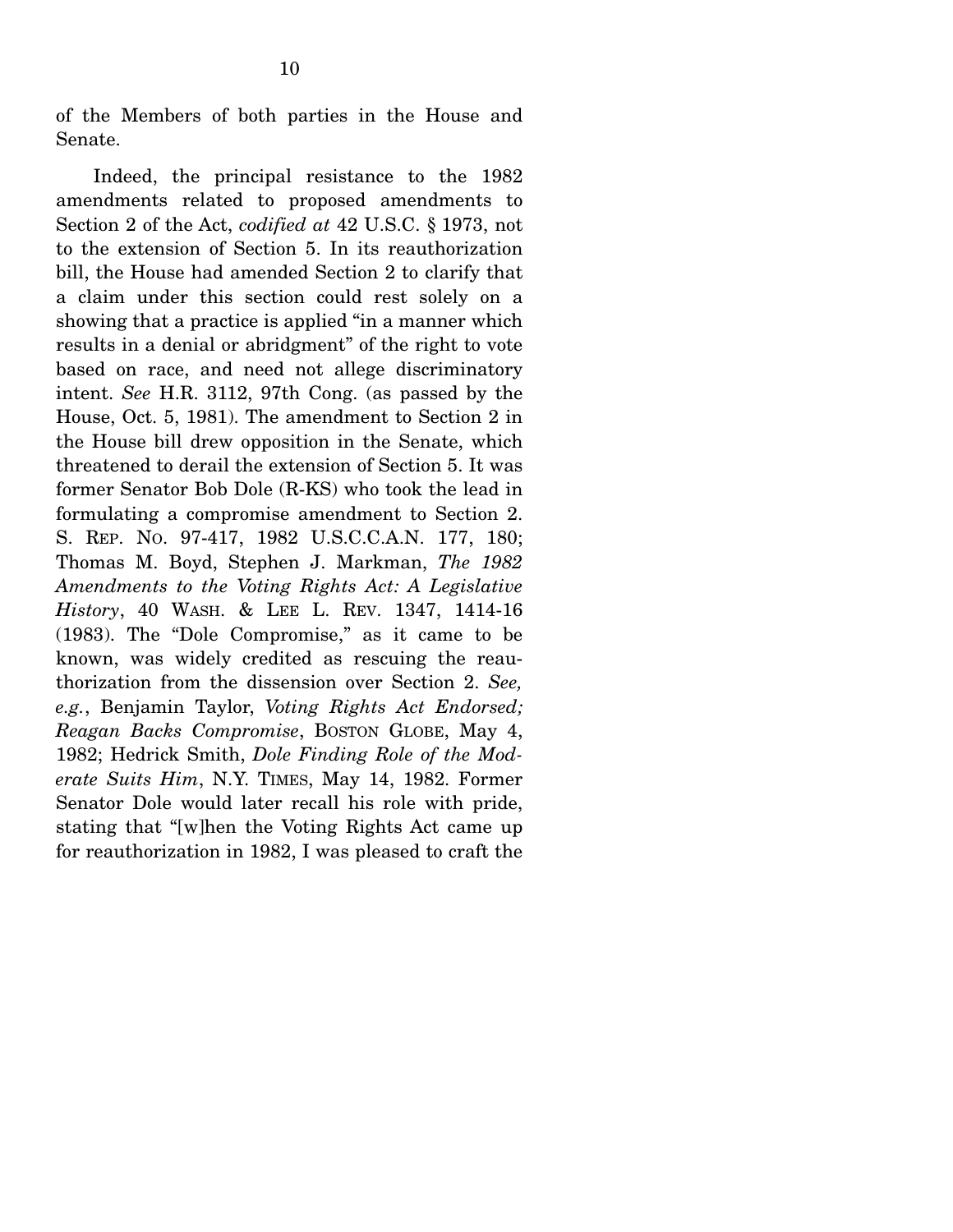compromise extending its 'pre-clearance' enforcement provision for 25 years and ensuring that voting rights violations could be challenged in federal court." Dole, *supra*, A25.

 The Senate ultimately voted overwhelming 85-8 in favor of the final bill, and extended Section 5 for an additional 25 years. Kousser, *supra*, at 707, *citing Voting Rights Act Extended, Strengthened*, 38 CONG. Q. ALMANAC 373, 376 (1982).

#### **D. 2006 Reauthorization.**

 In 2006, Congress reauthorized Section 5 for an additional 25 years. VRARA, § 4. Mirroring the earlier renewals of Section 5, the 2006 reauthorization was based on an extensive legislative record, as discussed in *infra* Section II, and enjoyed broad bipartisan support.

 The House bill was introduced by then-Chairman of the House Judiciary Committee Jim Sensenbrenner (R-WI), who had announced as early as July 2005 his plan to advocate for early reauthorization. *See* H.R. 9, 109th Cong. (2006); *see also* Tucker, *supra*, at 217, *citing* Rep. Sensenbrenner to Introduce 25-Year Voting Rights Extension Legislation, Calls for Bipartisan Approach to Civil Rights Issues, U.S. FED. NEWS, July 10, 2005. He led the reauthorization effort with Ranking Member John Conyers (D-MI), Representative Steve Chabot (R-OH), Chairman of the House Judiciary Subcommittee on the Constitution, and Representative Mel Watt (D-NC), Chairman of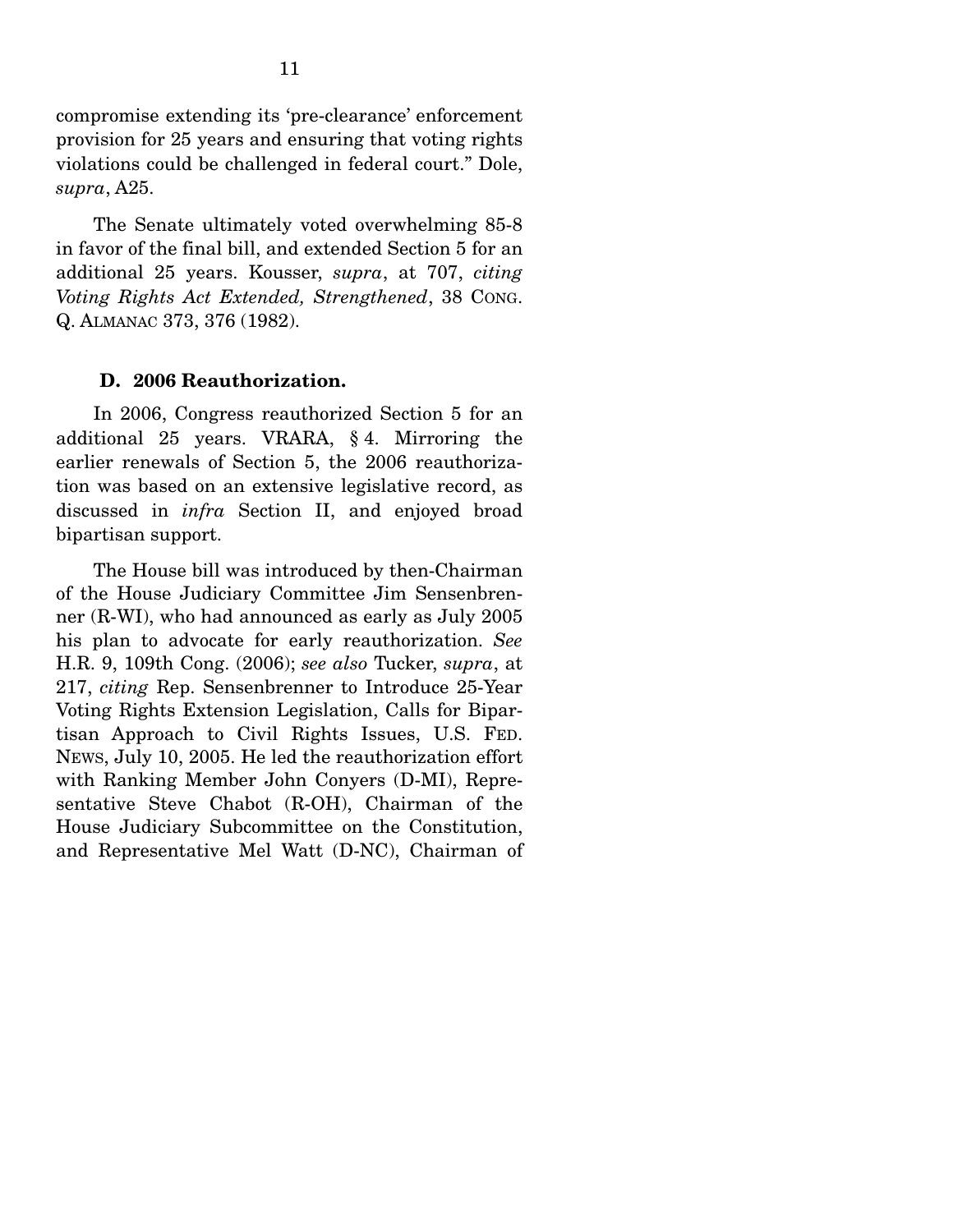the Congressional Black Caucus. Tucker, *supra*, at 213-17. The bill was co-sponsored by a total of 152 Members, including the House leadership at that time, Speaker Dennis Hastert (R-IL) and House Minority Leader Nancy Pelosi (D-CA).

 The Senate bill was sponsored by Senator Arlen Specter (R-PA), then-Chairman of the Senate Judiciary, and enjoyed the support of 57 co-sponsors. S. 2703, 109th Cong. (2006) (enacting H.R. 9, as amended). Among the co-sponsors was the leadership of both parties at that time, including Senate Majority Leader Bill Frist (R-TN) and Senate Minority Leader Harry Reid (D-NV).

 President George W. Bush was also an early supporter of the renewal of the VRA, stating publicly in December 2005 while signing a bill honoring Rosa Parks that "Congress should renew the Voting Rights Act."<sup>3</sup> Further, on the morning of the House floor vote on the reauthorization, the White House offered crucial support, issuing a statement that "The Administration is strongly committed to renewing the Voting Rights Act, and therefore supports passage of H.R. 9."4

<sup>3</sup> *See* Tucker, *supra*, at 211, *citing* The White House, President Signs H.R. 4145 to Place Statue of Rosa Parks in U.S. Capitol, Dec. 1, 2005.

<sup>4</sup> The Statement of Administration Policy: H.R. 9 – Fannie Lou Hamer, Rosa Parks, and Coretta Scott King Voting Rights Act Reauthorization and Amendments Act of 2006 (July 13, 2006) is available at http://www.whitehouse.gov/omb/legislative/ sap/109-2/hr9sap-h.pdf (last visited Mar. 20, 2009).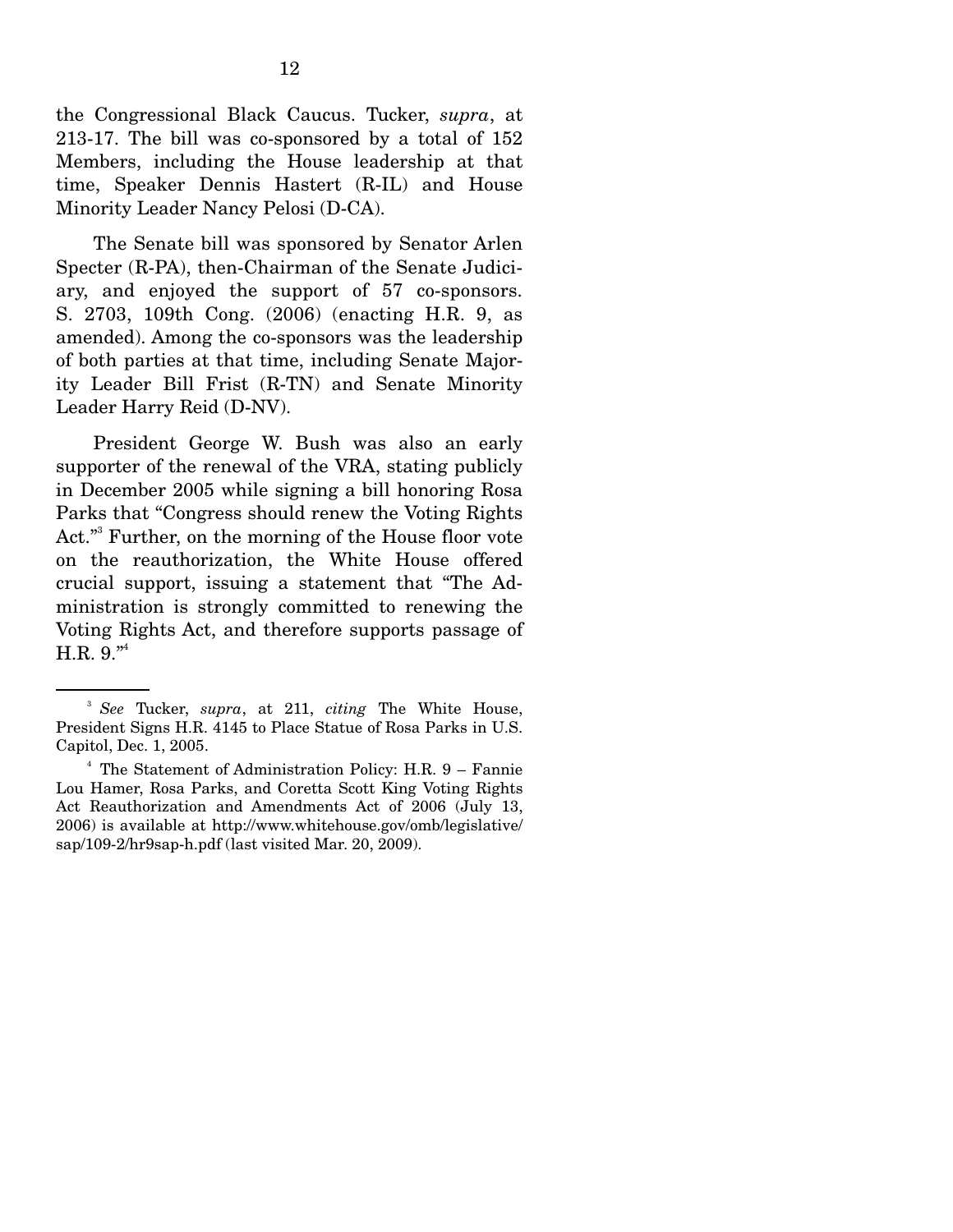In the House, the reauthorization legislation passed by a recorded vote of 390-33; in the Senate, the legislation passed by a unanimous vote of 98-0.

 Members of both political parties hailed the unity of the parties and recognized that the cooperation related to the continued importance of the VRA to the health of American democracy. Then-Senator Barack Obama (D-IL) stated that "at a time when Americans are frustrated with the partisan bickering that too often stalls our work, the refreshing display of bipartisanship we are seeing today reflects our collective belief in the success of the act." 152 CONG. REC. S7984 (July 20, 2006) (statement of Sen. Obama). Then-Senate Majority Leader Bill Frist (R-TN) noted that: "Today the Senate is standing together to protect the right to vote for all Americans. We stand together, putting aside partisan differences, to ensure discrimination at the voting booth remains a relic of the past." 152 CONG. REC. S7965 (July 20, 2006) (statement of Sen. Frist).

 President Bush signed VRARA into law on July 27, 2006, noting that "we've made progress toward equality," but recognizing that "the work for a more perfect union is never ending."<sup>5</sup>

<sup>&</sup>lt;sup>5</sup> President's Remarks on Signing The Fannie Lou Hamer, Rosa Parks, and Coretta Scott King Voting Rights Act Reauthorization and Amendments Act of 2006, 42 WKLY. COMP. PRES. DOC. 1392 (July 27, 2006).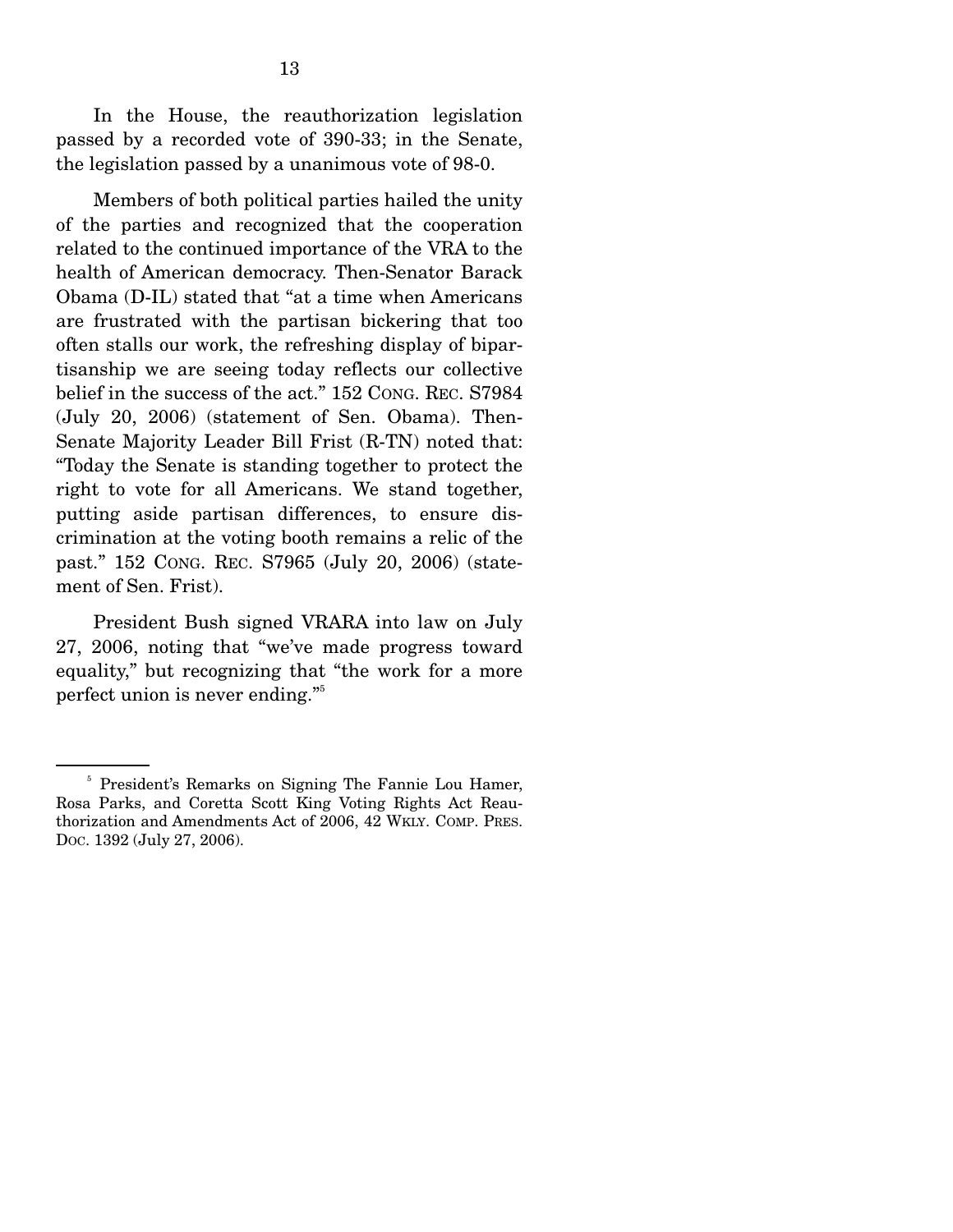## **II. The Bipartisan Support for the 2006 Reauthorization Was Grounded in Congress's Recognition that Section 5 Is Still Needed to Eliminate the Barriers to Minority Voting that Persist Today.**

 In each of the reauthorizations of the VRA, the strong bipartisan support for extending Section 5 has reflected Congress's conviction that the preclearance mechanism remained necessary to deter voting discrimination and to ensure the full enfranchisement of all citizens regardless of race. Further, in each of the reauthorizations, this conviction was grounded in an extensive legislative record that both demonstrated the progress made under the Act and the remaining problems of discrimination in voting.

 *Amici*, some of whom were personally involved in past reauthorizations of the Act, can attest to the effort and deliberation underlying earlier extensions of Section 5. *Amici* also submit that the reauthorization in 2006 was no exception to this tradition. The bipartisan consensus in favor of the VRARA is attributable to the comprehensive record compiled by the House and Senate in their review of the temporary provisions of the Act. This record is at least as extensive as the records that supported earlier reauthorizations of the Act, and thus is more than sufficient to demonstrate that Congress again acted reasonably in extending Section 5 in 2006.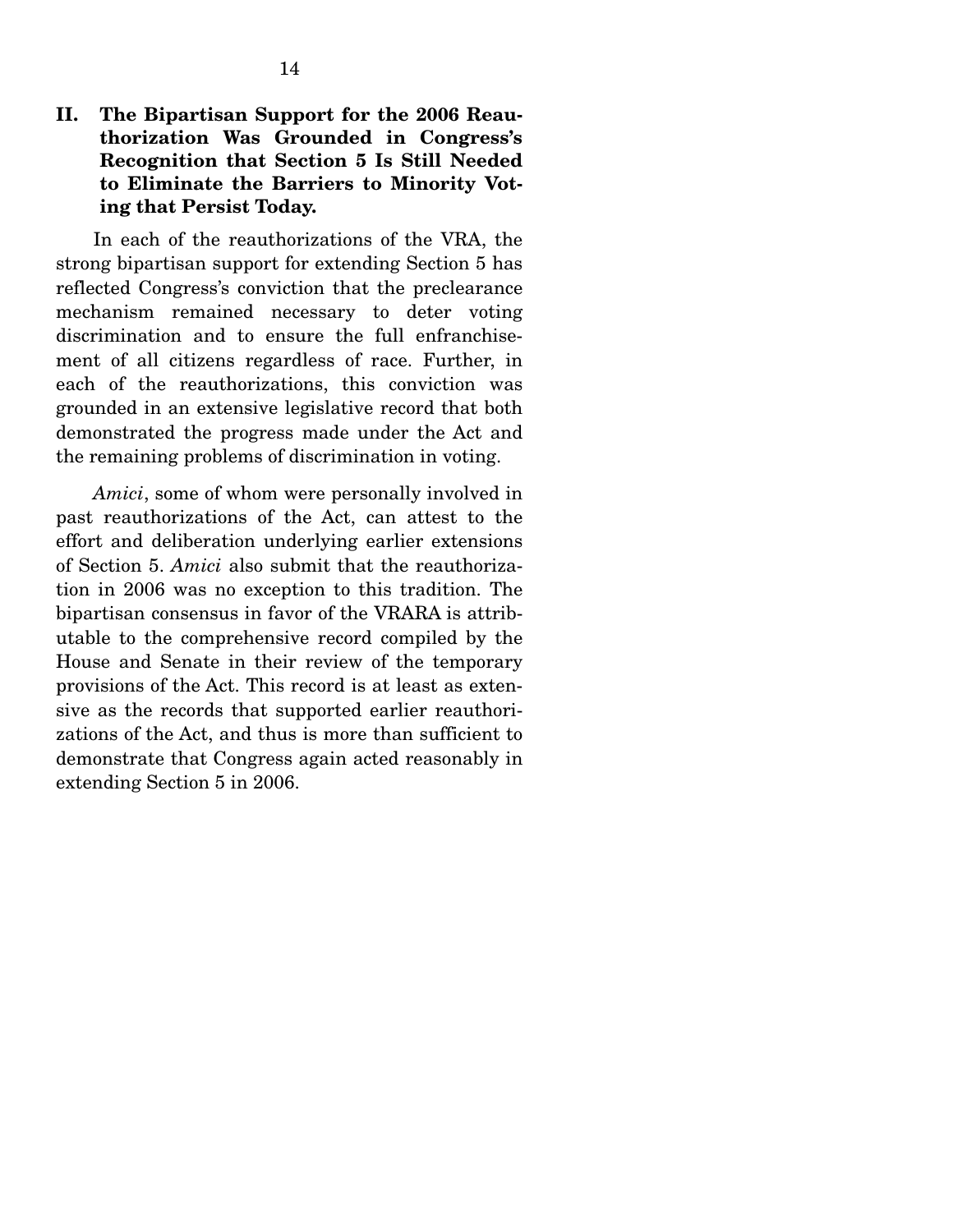## **A. The House and Senate Compiled a Substantial Record to Support the Extension of Section 5 in 2006.**

 From October 18, 2005, through March 8, 2006, the Subcommittee on the Constitution of the House Judiciary Committee, under the leadership of Representative Steve Chabot, then-Chairman of the Subcommittee, held ten oversight hearings, gathering testimony from 39 witnesses. H.R. REP. NO. 109-478, at 5. After receiving additional written testimony from the Department of Justice, and other interested organizations and private citizens, the Committee's record encompassed over 12,000 pages of testimony and documentary evidence from over 60 witnesses. *Id*. The Subcommittee held an additional two legislative hearings and received testimony from another seven witnesses. *Id*.

 Subcommittee Chairman Chabot stressed the size and depth of the congressional record, stating that "we have given this issue more time and more attention than any single issue since I became chairman of the Subcommittee on the Constitution of the Judiciary Committee 6 years ago." 152 CONG. REC. H5148 (July 13, 2006) (statement of Rep. Chabot). This sentiment was echoed by Committee Chairman Sensenbrenner, who noted that "based upon the committee's record . . . it is one of the most extensive considerations of any piece of legislation that the United States Congress has dealt with in the  $27\frac{1}{2}$ years that I have been honored to serve as a Member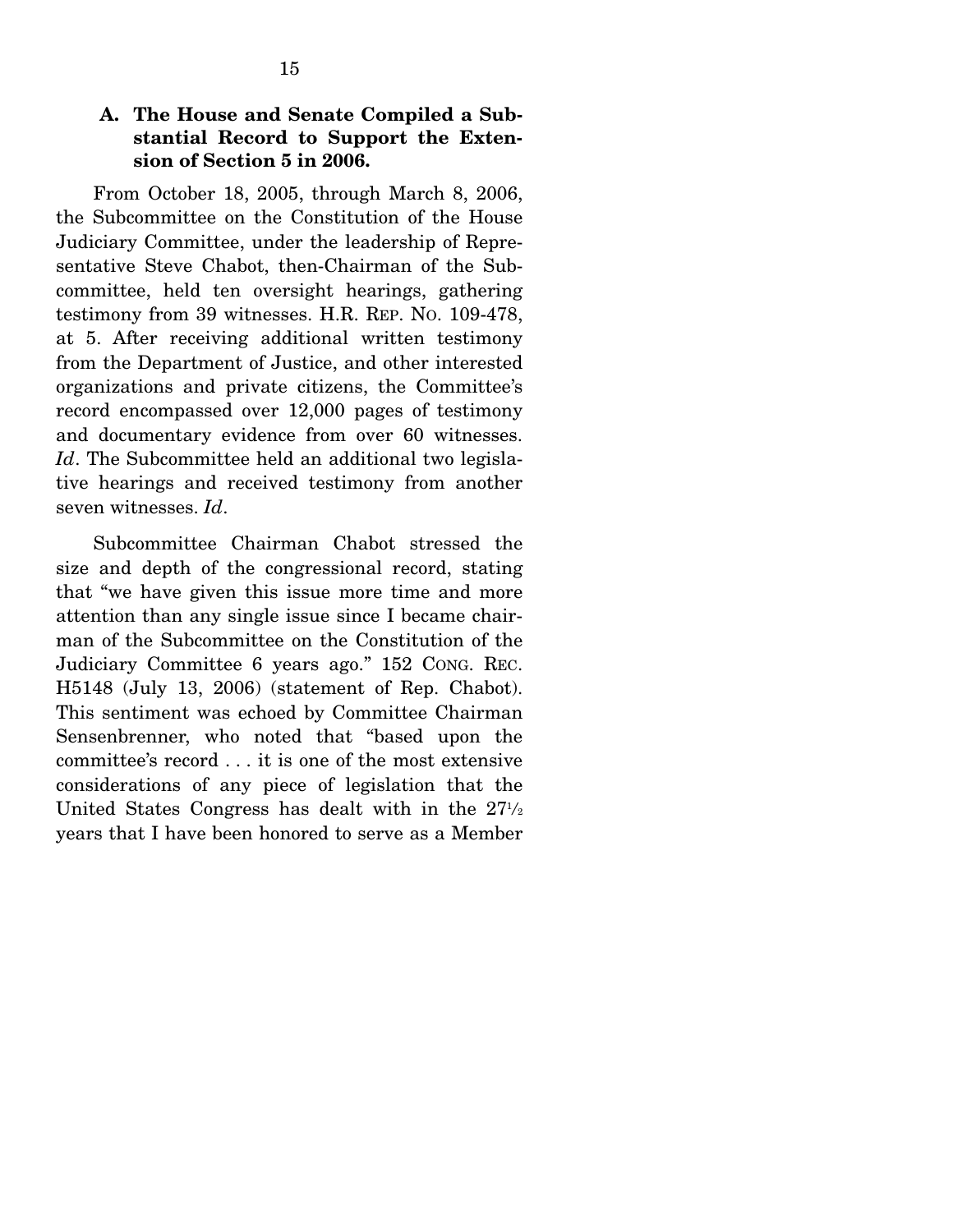of this body." 152 CONG. REC. H5143 (July 13, 2006) (statement of Rep. Sensenbrenner).

 The voluminous record developed by the House Judiciary Committee was submitted to the Senate Judiciary Committee on April 27, 2006. Although the Senate benefited from the record gathered by their colleagues in the House, the Senate Judiciary Committee and its Subcommittee on the Constitution also conducted an additional nine hearings. S. REP. NO. 109-295 (2006), at 10.

 Importantly, the House and Senate also took into account a diverse array of viewpoints, hearing testimony both in favor and against reauthorization, as well as allowing and voting on various proposed amendments to the Act. *See, e.g.*, H.R. REP. NO. 109- 478, at 123-73 (text and debate of various proposed amendments); Kristen Clarke, *The Congressional Record Underlying the 2006 Voting Rights Act: How Much Discrimination Can the Constitution Tolerate?* 43 HARV. C.R.-C.L.L. REV. 385, 402 (2008) (discussing wide variety of viewpoints expressed on Section 5 in congressional hearings and debate). The breadth of the testimony compiled attests to the care with which Congress approached the 2006 reauthorization and the balance in the legislative deliberation of the VRARA.

 Although dissenting opinions were offered and considered, the legislative record amassed in the House and Senate established the persistence of discrimination in voting and the continued need for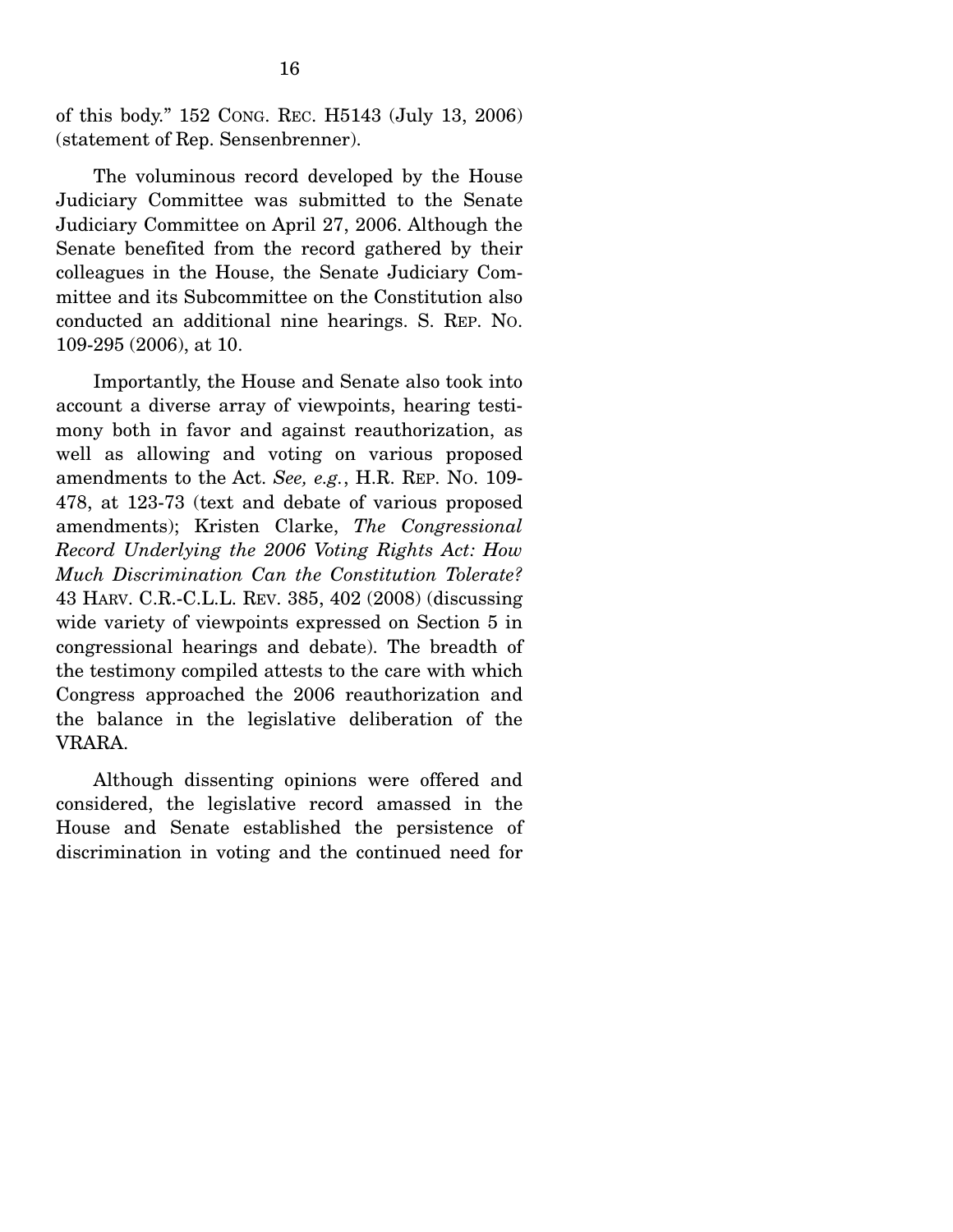Section 5. The House Judiciary Committee stated unequivocally that "the temporary provisions of the VRA are still needed." H.R. REP. NO. 109-478, at 6. The Committee's report went on to explain:

Discrimination today is more subtle than the visible methods used in 1965. However, the effect and results are the same, namely a diminishing of the minority community's ability to fully participate in the electoral process and to elect their preferred candidates of choice.

*Id*. The Senate Judiciary Committee reached the same conclusion, stating that: "we recognize the great strides that have been made in the treatment of racial minorities over the last forty years, but extending the expiring provisions of the Voting Rights Act is still necessary to continue to fulfill its purpose." S. REP. NO. 109-295, at 2.

## **B. The 2006 Record Matches the Legislative Records Developed to Support Earlier Reauthorizations of Section 5.**

 In reaching the bipartisan conclusion that the reauthorization of Section 5 in 2006 was necessary to effectuate the purposes of the Act, the House and Senate gathered and considered the same types of evidence that Congress had gathered and considered in earlier renewals of the Act. As stated by the House Judiciary Committee, "[d]espite the substantial progress that has been made, the evidence before the Committee resembles the evidence before Congress in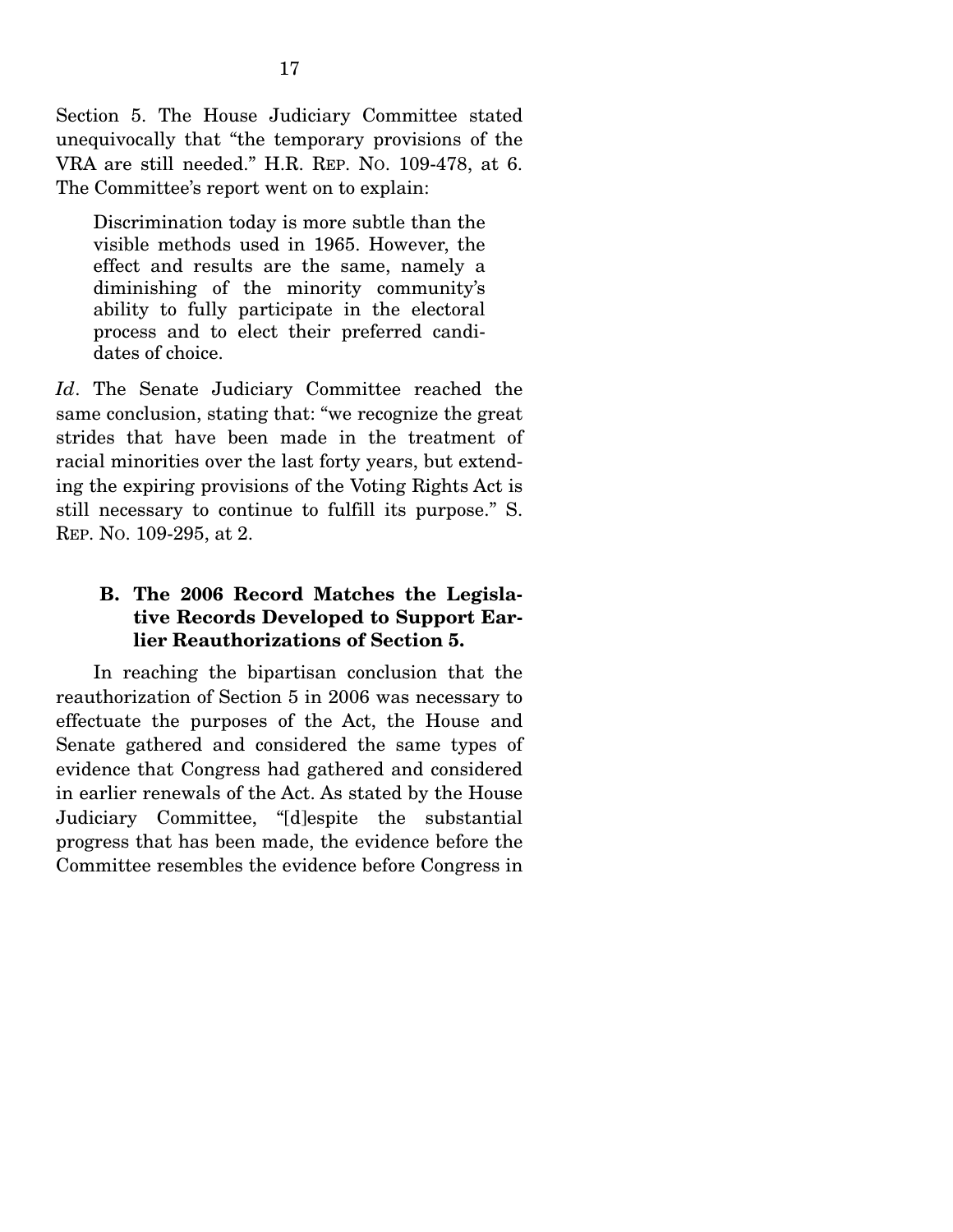1965 and the evidence that was present again in 1970, 1975, 1982, and 1992." H.R. REP. NO. 109-478, at 6.

 The legislative records that supported the 1965 VRA and its later reauthorizations were deemed sufficient by the Supreme Court in *South Carolina* and *City of Rome* to justify Congress's enactment of those laws. *See South Carolina v. Katzenbach*, 383 U.S. 301 (1966); *City of Rome v. U.S.*, 446 U.S. 156 (1980); *see also Georgia v. U.S*., 411 U.S. 526 (1973). As highlighted by the district court, Congress considered the same categories of evidence in the 2006 renewal as the Supreme Court examined and found significant in upholding the 1975 reauthorization in *City of Rome*, namely: racial differences in registration rates, the representation of minorities in office, and the prevalence of Section 5 objections by the Attorney General. *NAMUDNO*, 573 F. Supp. 2d at 247. Because the legislative record in 2006 thus parallels the earlier records supporting reauthorization, as the following section will review, it serves as ample justification for Congress's exercise of its constitutional authority to extend Section 5.

### **1. Differences in registration rates**

 In the 1975 reauthorization, Congress both investigated the progress made in increasing minority registration rates, and documented the race-based disparities in political participation that remained in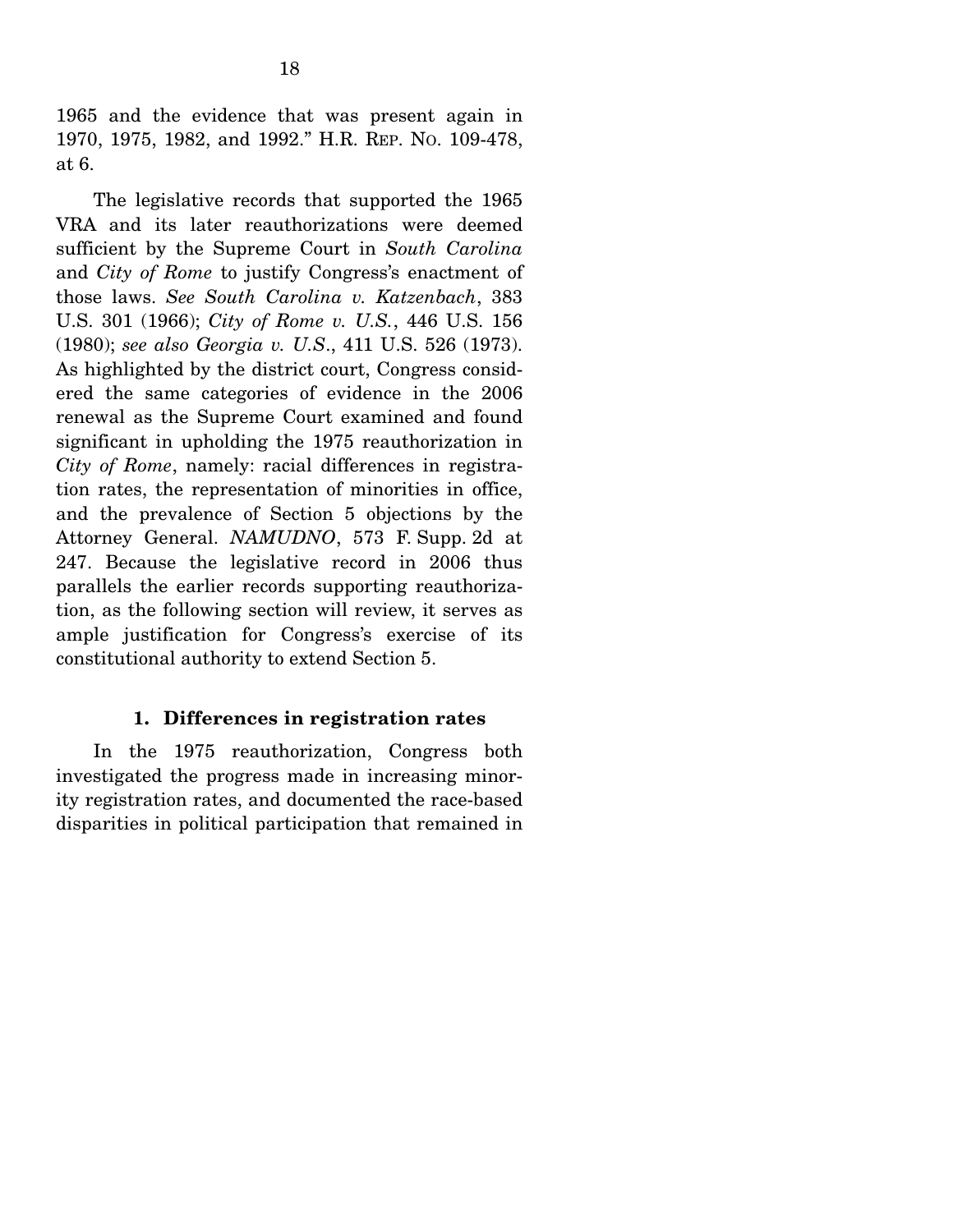at least several covered jurisdictions. *NAMUDNO*, 573 F. Supp. 2d at 265-66.

 Similarly, in 2006, Congress highlighted both the progress and the remaining deficits in minority registration and turnout. It noted, for instance, that "the disparities between African-American and white citizens who are registered to vote have narrowed considerably in six southern States covered by the temporary provisions (Alabama, Georgia, Louisiana, Mississippi, South Carolina, and Virginia) and in the 40 counties covered in the State of North Carolina." H.R. REP. NO. 109-478, at 12. However, it also found that certain covered jurisdictions lagged in their equalization of participation rates. In Virginia, in the 2004 election, "black registration was 7 percentage points lower than the national average, black registration was 11 percentage points lower than white registration, and black turnout was 13 percentage points lower than white turnout." S. REP. NO. 109-295 at 11.

 The disparities found by Congress in the participation rates of language minorities were yet starker. In the 2004 elections, Latinos registered and turned out at rates roughly 30 percentage points lower nationwide than white voters. *Id*. For instance, in Florida, only 36.7 percent of Hispanic citizens were registered to vote in 1996, compared to 67.8 percent of white citizens. H.R. REP. NO. 109-478, at 29. In Texas, only 41.5 percent of Hispanic citizens were registered in 2004, compared to 61.5 percent of white citizens. *Id*.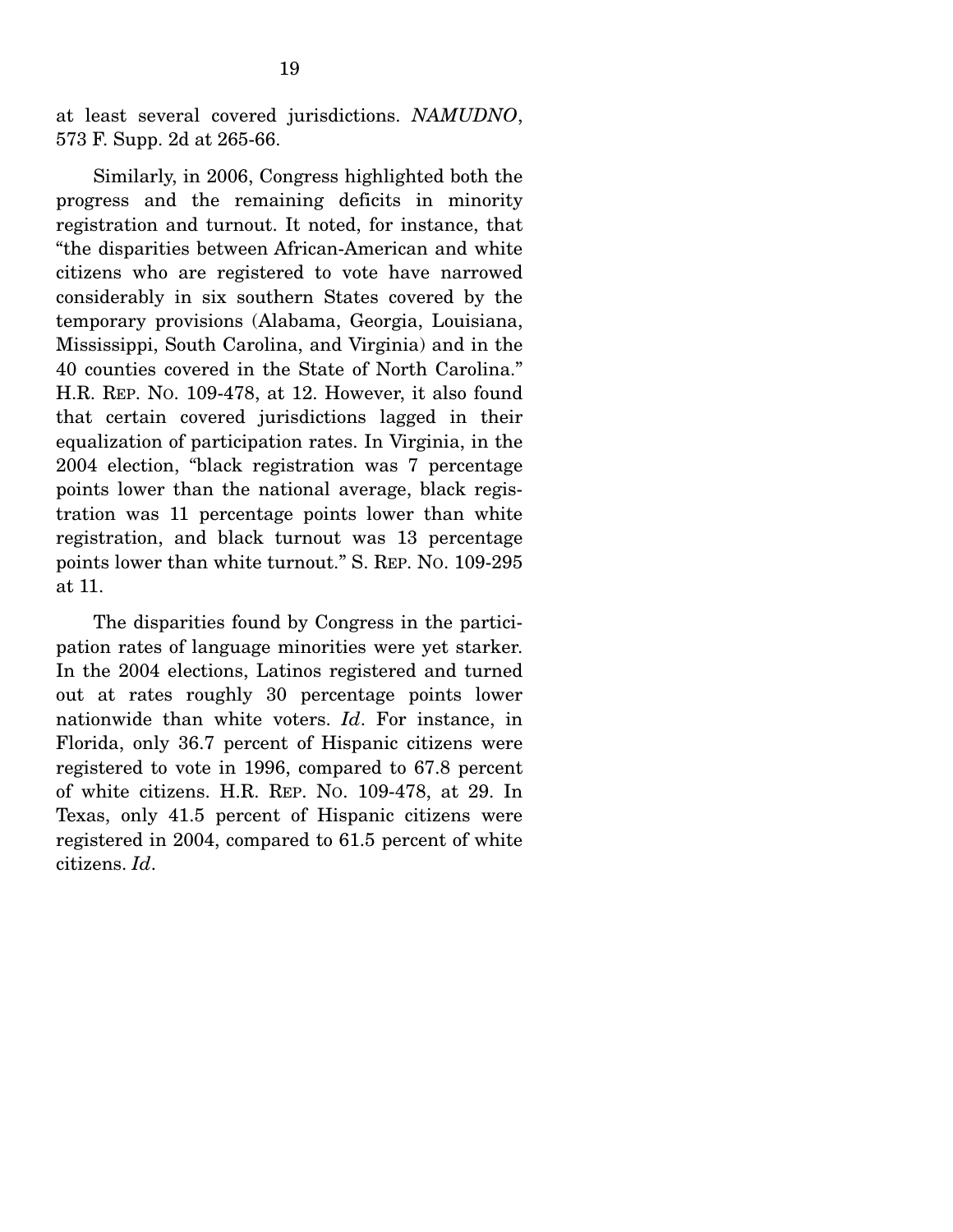### **2. Representation of minorities in federal, state and local office**

 In compiling the record to support the 1975 reauthorization, Congress considered both the increase in minority elected officials, and the shortfalls in minority representation, particularly at the statewide level. *NAMUDNO*, 573 F. Supp. 2d at 265-66.

 In 2006, Congress acknowledged the great strides made in minority representation, noting that in 1964, there were only 300 African-Americans in public office, whereas "today there are more than 9,100 black elected officials, including 43 members of the United States Congress, the largest number ever." S. REP. NO. 109-295, at 12.

 Again, however, Congress found that as in 1975, the number of African-American representatives in State legislatures did not reflect the number of African Americans in the general population. H.R. REP. NO. 109-478, at 33. "For example, in southern states such as Alabama, Georgia, Louisiana, Mississippi, South Carolina, and North Carolina, where African Americans constitute 35 percent of the population, African Americans made up only 20.7 percent of the total number of State legislators." *Id*. Moreover, the House Judiciary Committee found that in Mississippi, Louisiana, and South Carolina, African Americans have yet to be elected to any statewide office. *Id*. at 34.

 The Committee also found that the number of language minority officials elected to office was not in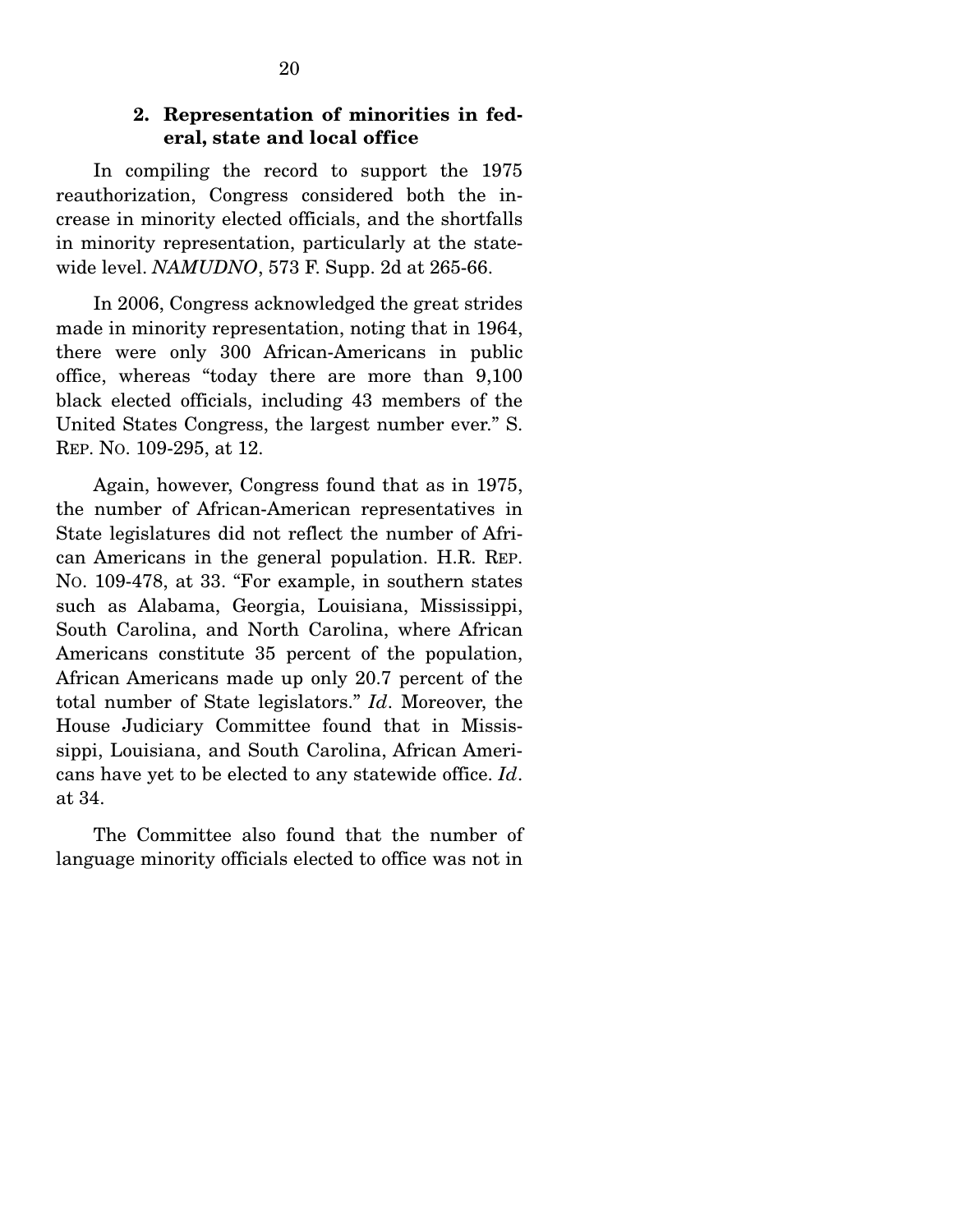proportion to the size of their populations. Although more than 15 million citizens of Hispanic origin reside in the United States, Latinos constitute only 0.9 percent of the total number of elected offices in the country. *Id*. at 33-34. The Committee also noted that the number of Asian-American elected officials did not match the growth of the Asian-American population. It documented, for instance, that the number of Asian Americans residing in the United States rose from 1.2 million in 1970 to 12 million in 2004, but that the number of Asian American elected officials had only increased from 120 in 1978 to 346 in 2004. *Id*. 6

 They noted that Obama's victory was due to gains he made relative to the performance of the 2004 Democratic presidential nominee among racial minorities nationwide and whites in *noncovered* jurisdictions. *Id*. In *covered* states, however, Obama received only 26 percent of the white vote. Indeed, the six states with the lowest percentage of whites who reportedly voted for Obama are covered states, and three of those states (Alabama, Mississippi, and Louisiana) reported a drop in the white vote for the Democratic nominee since 2004. *Id*. at 10. Thus, far from

(Continued on following page)

<sup>&</sup>lt;sup>6</sup> In response to critics who argue that the election of President Barack Obama in 2008 undercuts Congress's findings regarding race-based voting patterns, *amici* would highlight the analysis of the 2008 election in the friend-of-the-court brief filed by Nathaniel Persily, Stephen Ansolabehere and Charles Stewart III. *See* Brief for Nathaniel Persily, Stephen Ansolabehere, and Charles Stewart III as *Amici Curiae* on Behalf of Neither Party (Feb. 26, 2009) ("Persily Br."). In their review of the results of the 2008 Presidential election, these professors of law and political science found no decline in racially polarized voting in covered states, nor a "disruption in the well-known correlations between race and vote choice." Persily Br. at 3.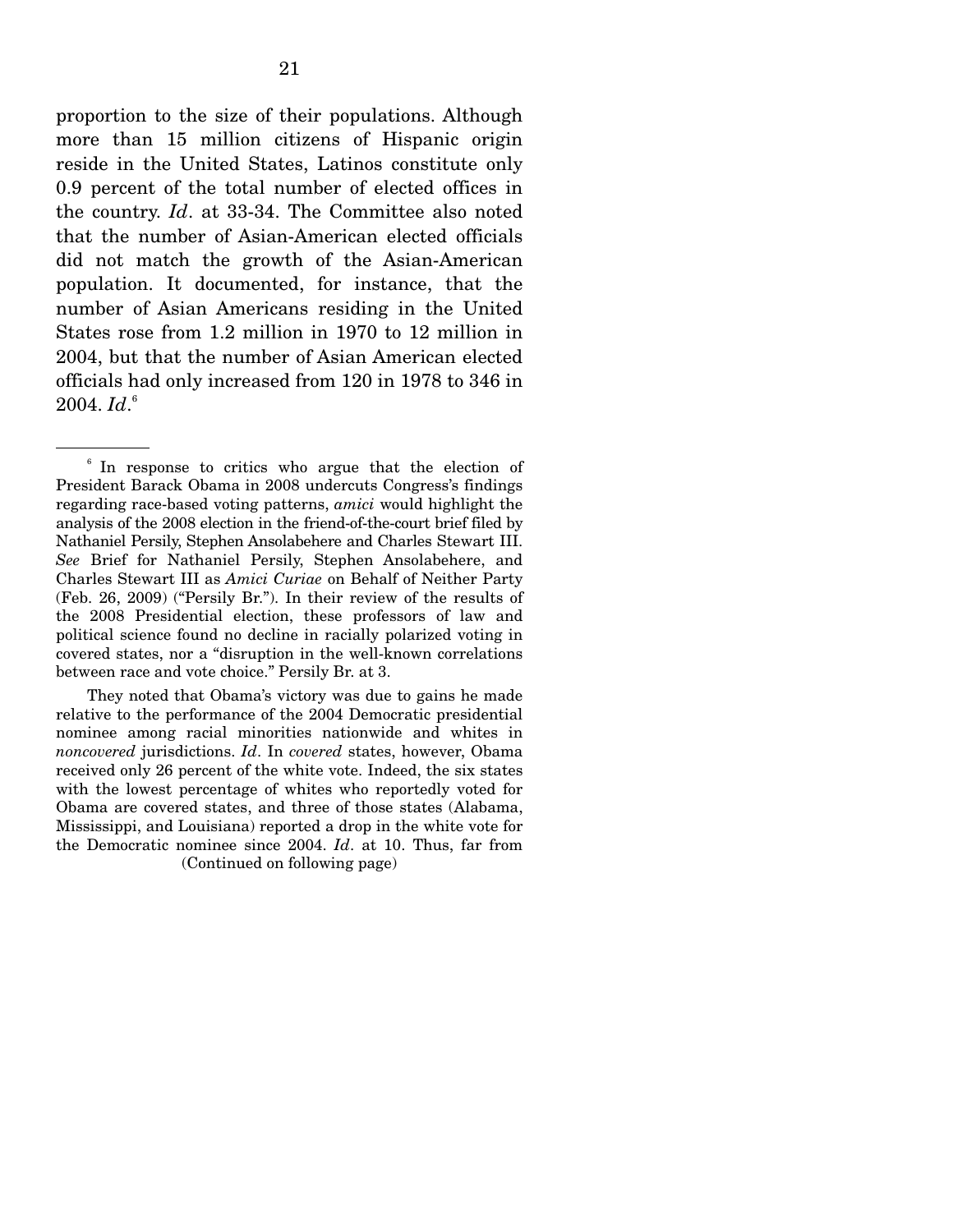#### **3. Section 5 objections interposed**

 As in the 1975 reauthorization, Congress also reviewed the number and nature of the objections interposed by the Attorney General to submitted voting changes in its deliberation on the VRARA.

 The House Judiciary Committee Report noted that since 1982, the Department of Justice objected to more than 700 voting changes because they were determined to be discriminatory. H.R. REP. NO. 109- 478, at 36. In nine of the sixteen states covered by Section 5, more objections were interposed after 1982 than before that year. H.R. REP. NO. 109-478, at 36, *citing Protecting Minority Voters: The Voting Rights Act at Work 1982-2005*, NATIONAL COMMISSION ON THE VRA 54 (Feb. 2006).

 Congress also found that the types of voting changes submitted by covered jurisdictions – many of which had been deemed discriminatory by the Attorney General – resembled the types of changes submitted in earlier periods. The House Judiciary Committee noted that "voting changes devised by covered jurisdictions resemble those techniques and methods used in 1965, 1970, 1975, and 1982 including: enacting discriminatory redistricting plans; switching offices from elected to appointed positions; relocating polling places; enacting discriminatory

marking a watershed in electoral participation, the 2008 election demonstrates the "intransigence of racial differences in voting patterns." *Id*. at 3.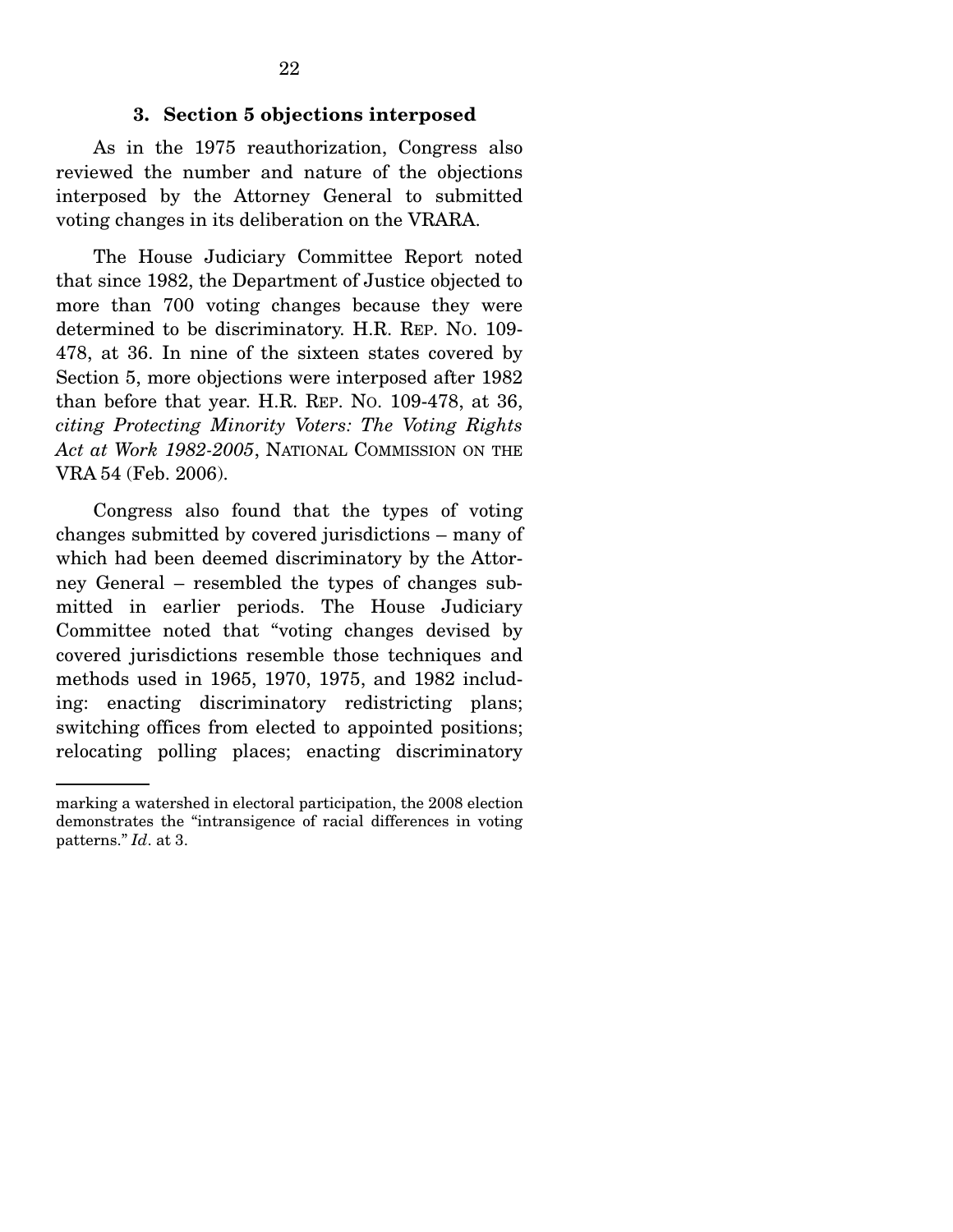annexations and deannexations; setting numbered posts; and changing elections from single member districts to at-large voting and implementing majority vote requirements." *Id*. at 36.

 The evidence reviewed in the foregoing subsections represents but a fraction of the record amassed by Congress in the 2006 reauthorization. As noted by the district court, Congress also reviewed additional categories of evidence that demonstrated the continuing need for the preclearance mechanism, including "more information request" letters, judicial preclearance suits, Section 5 enforcement actions, Section 2 litigation, appointment of federal election observers, and statistics on racially polarized voting. 573 F. Supp. 2d at 247.

 However, even a sampling of the massive record reveals the similarity of the evidence gathered in the 2006 reauthorization and the evidence underlying previous reauthorizations, and demonstrates that widespread discrimination against minority voters persists to this day. As summarized pithily by Chairman Sensenbrenner: "We need the Voting Rights Act, and we need the Voting Rights Act because in the last 25 years the covered jurisdictions have not come clean." 152 CONG. REC. H5164 (July 13, 2006) (statement of Rep. Sensenbrenner).

 The bipartisan consensus that the VRA remains necessary to achieve the full enfranchisement of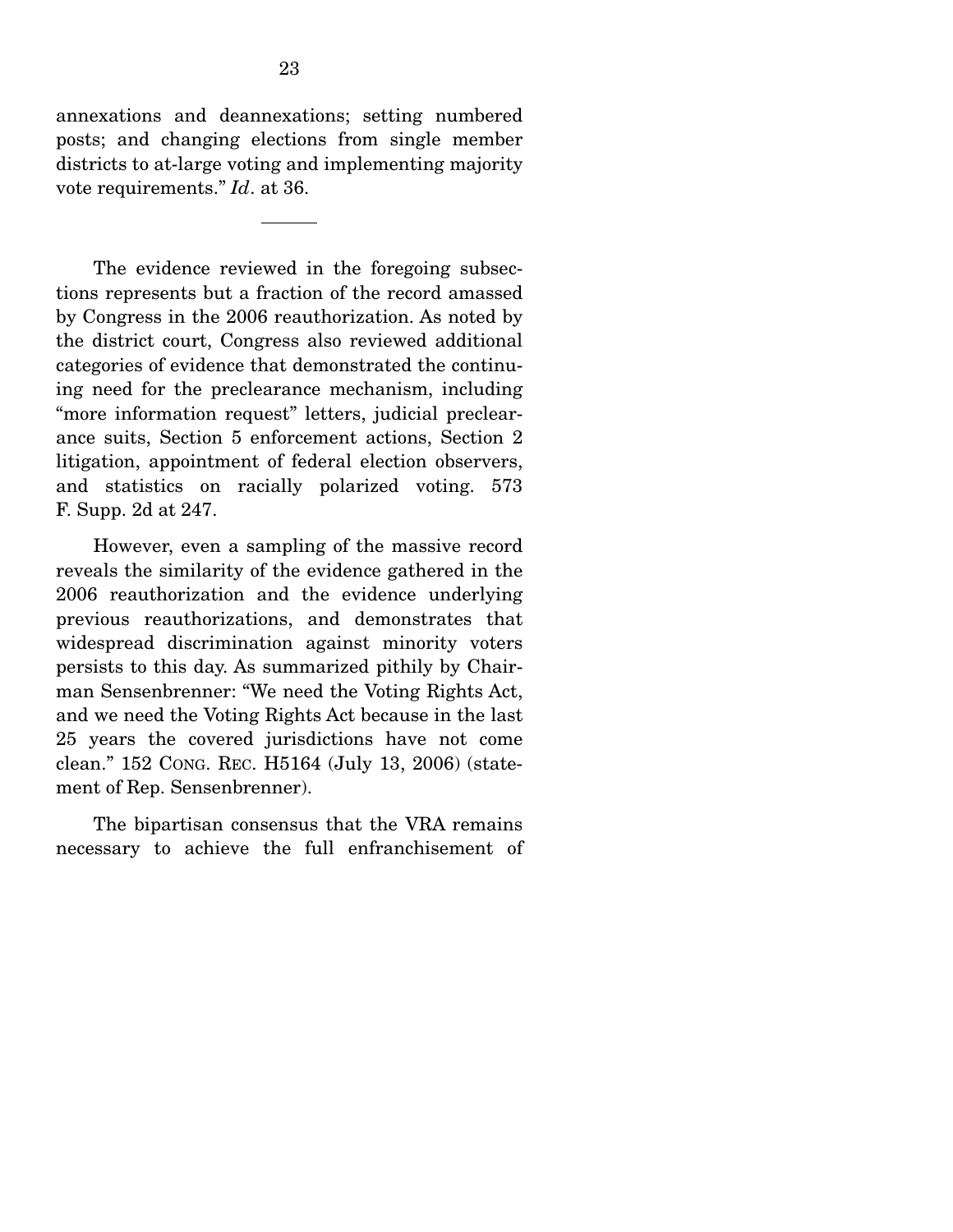minority voters rests on a substantial legislative record that resembles the record supporting the 1975 reauthorization, upheld in *City of Rome*, as well as the records supporting the other reauthorizations of the Act. *Amici* thus respectfully urge the Court to find that the 2006 reauthorization of Section 5 represents a valid exercise of Congress's authority under the Constitution to remedy the continuing problem of racial discrimination in voting.

#### **CONCLUSION**

--------------------------------- ♦ ---------------------------------

 For the foregoing reasons, the judgment of the district court should be affirmed.

Dated: March 2009

Respectfully submitted,

TREVOR POTTER *Counsel of Record*  TARA MALLOY PAUL S. RYAN THE CAMPAIGN LEGAL CENTER 1640 Rhode Island Ave., N.W. Suite 650 Washington, DC 20036 (202) 736-2200

*Counsel for Amici Curiae*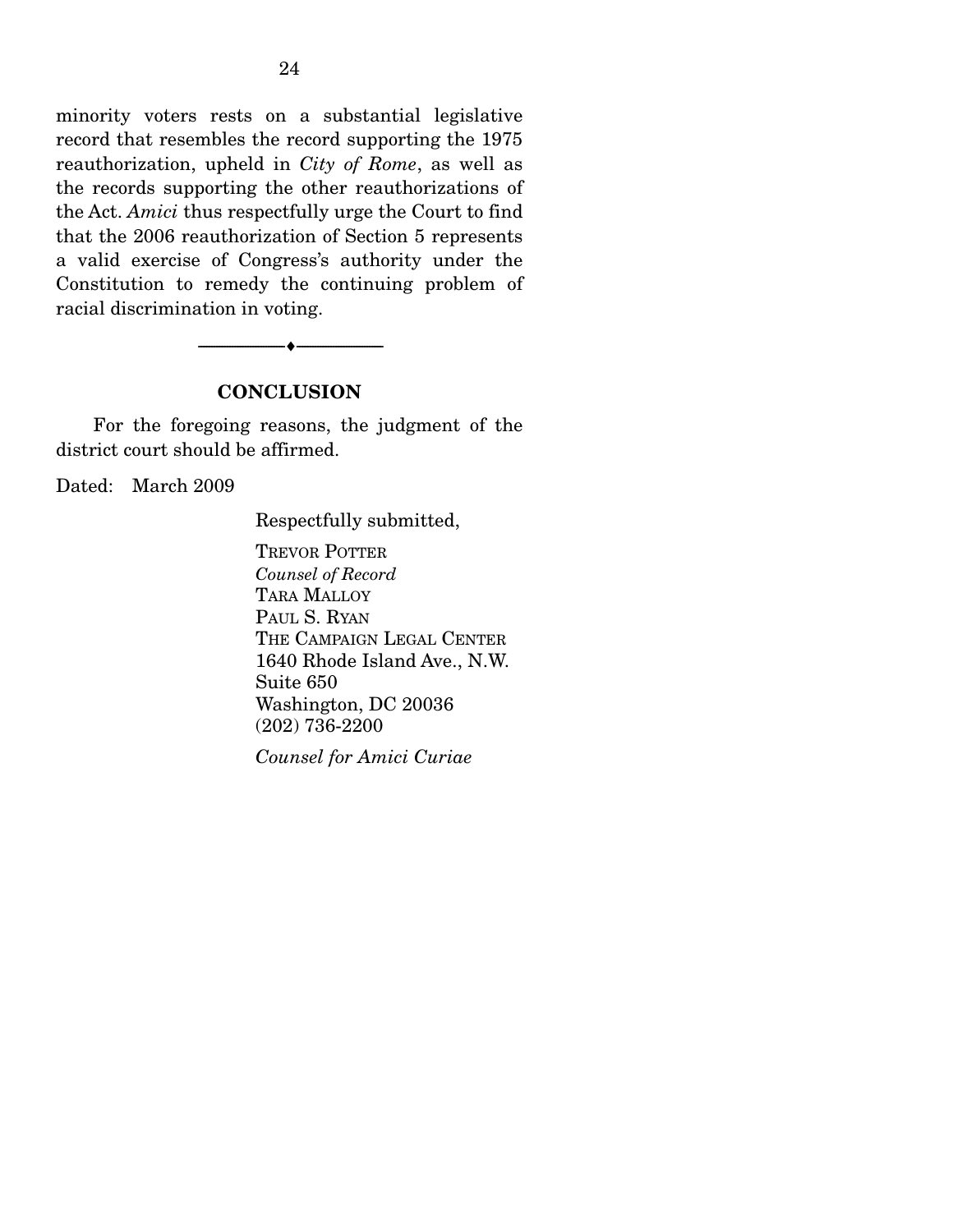### App. 1

## **Appendix A**

The following Republican officeholders constitute the *amici curiae* who submit the foregoing brief:

- William S. Cohen. Mr. Cohen served as a U.S. Representative for Maine's Second Congressional District from 1973 to 1979, and as a U.S. Senator for Maine from 1979 to 1997. Mr. Cohen also served as Secretary of Defense under President Bill Clinton from 1997 to 2001. He is currently the Chairman and CEO of The Cohen Group, a business consulting firm based in Washington, D.C.
- Robert "Bob" Dole. Mr. Dole served as a U.S. Representative from Kansas from 1961 to 1969, and as a U.S. Senator for Kansas for almost three decades, from 1969 to 1996. He served as Chairman of the Senate Finance Committee from 1981 to 1985. Mr. Dole was elected Senate Majority Leader in 1984, and served as the leader of the Senate Republicans until he resigned from the Senate in 1996 to pursue his campaign for President of the United States. He is currently special counsel at Alston & Bird, LLP.
- Amory "Amo" Houghton, Jr. Mr. Houghton served as a U.S. Representative from New York, 29th Congressional District. Mr. Houghton is the only former Fortune 500 CEO to have served in the House. There, Mr. Houghton was a member of the House Ways and Means Committee, chaired the